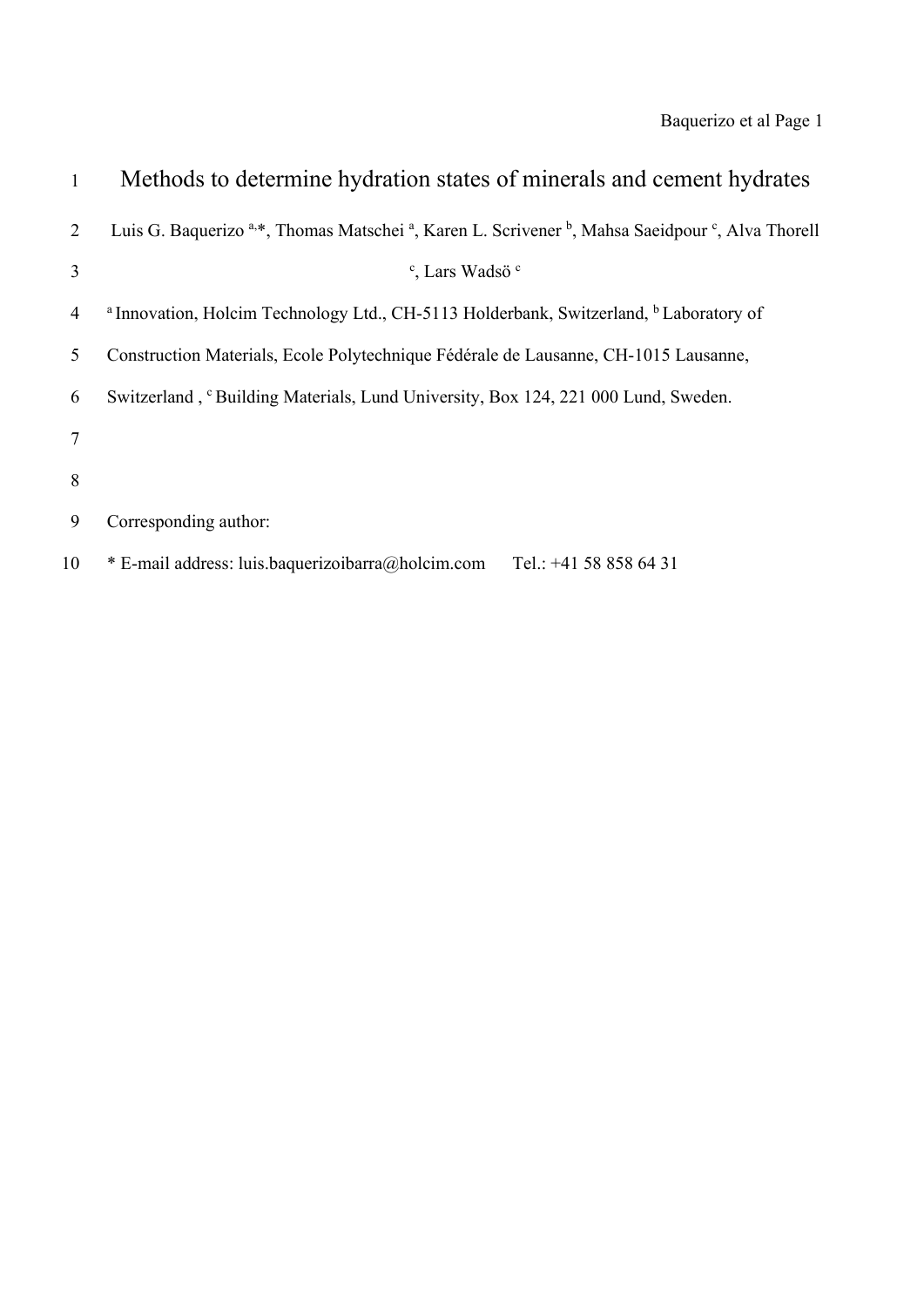#### 1 **Abstract**

2

3 This paper describes a novel approach to the quantitative investigation of the impact of varying 4 relative humidity (RH) and temperature on the structure and thermodynamic properties of salts and 5 crystalline cement hydrates in different hydration states (i.e. varying molar water contents). The 6 multi-method approach developed here is capable of deriving physico-chemical boundary 7 conditions and the thermodynamic properties of hydrated phases, many of which are currently 8 missing from or insufficiently reported in the literature. As an example the approach was applied to 9 monosulfoaluminate, a phase typically found in hydrated cement pastes. New data on the 10 dehydration and rehydration of monosulfoaluminate are presented. Some of the methods used were 11 validated with the system  $Na<sub>2</sub>SO<sub>4</sub>–H<sub>2</sub>O$  and new data related to the absorption of water by 12 anhydrous sodium sulfate are presented. The methodology and data reported here should permit 13 better modeling of the volume stability of cementitious systems exposed to various different climatic 14 conditions.

15

## 16 **Keywords**

17

18 Cement hydrates; monosulfoaluminate; hydration states; thermodynamic properties; 19 characterization techniques.

20

21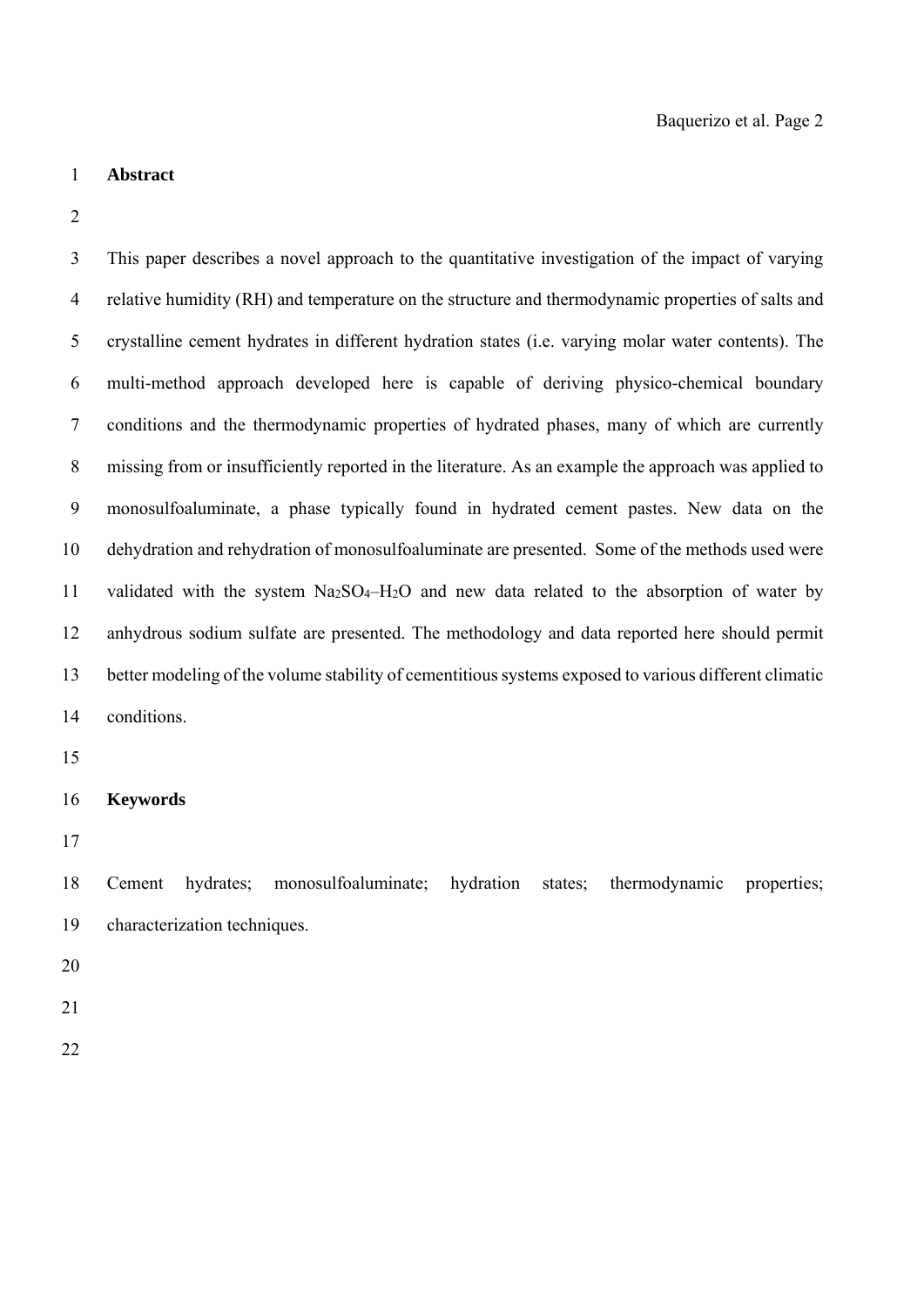#### 1 **1. Introduction**

2

#### 3 **1.1. General**

4

5 Varying hydration states of minerals and hydrated phases and their associated changes in molar 6 volume (i.e. density) is a common cause of failure in porous materials. Two mechanisms can be 7 distinguished: i) crystals that can precipitate from a saturated solution and grow in confined spaces 8 such as porous media due to changes in temperature and relative humidity RH and ii) hydrated 9 minerals such as clays that can absorb or release water from their structure depending on the external 10 conditions producing swelling or shrinkage directly without full dissolution and recrystallization.

11

12 The first mechanism, commonly called salt damage, is one of the main reported causes of failure in 13 stones, cultural heritage buildings and any porous building material [1-3]. The growth of salts 14 produces a crystallization pressure which can exceed the tensile strength of a porous material 15 causing its rupture. Most cases of the damage are the consequence of unfavorable conditions of 16 temperature and RH that result in repeated cycles of dissolution and crystallization, or hydration 17 and dehydration [3]. Sodium sulfate is very well known for its ability to cause damage to porous 18 media such as building stone. This is usually attributed to the growth of Na2SO4**·**10H2O (mirabilite) 19 from a supersaturated solution [1].In relation to Portland cement-based concretes, the crystallization 20 of ettringite due to external sulfate attack or autogenous delayed ettringite formation can cause 21 complete failure of structures [4-5].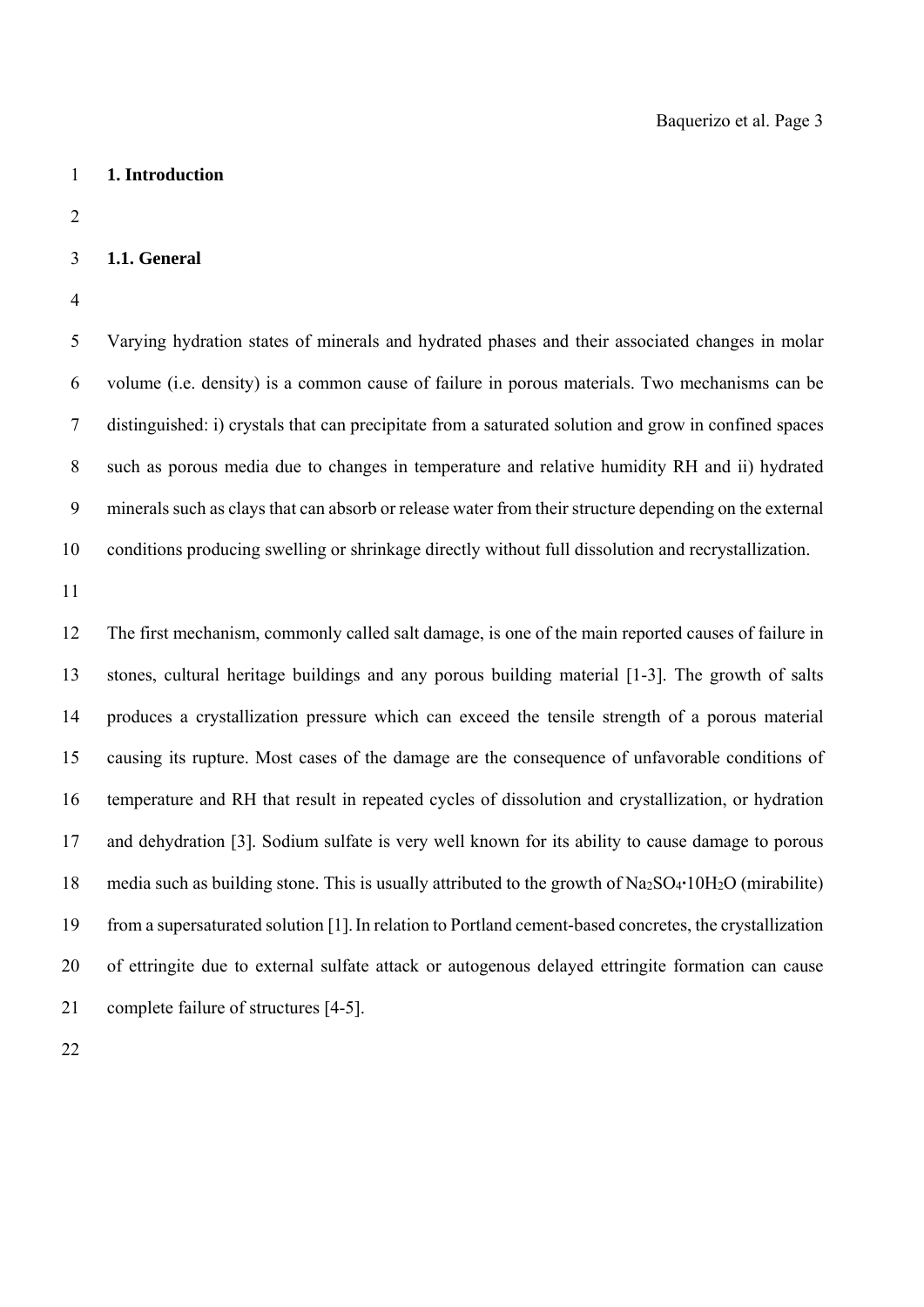1 The second mechanism is related to the ability of layered minerals such as smectite clays and layered 2 double hydroxides (LDH) to absorb or release water from the interlayer space depending on the 3 external conditions, especially varying temperature and RH  $[6-7]$ .  $Ca^{2+}$ -montmorillonite, for 4 instance, shows an increase of basal space  $d(001)$  from  $\sim 0.97$  nm in the anhydrous state up to  $\sim 1.8$ 5 nm in the three-layer hydrate, which is associated with considerable changes in molar volume [8]. 6 LDH are lamellar materials with positively charged layers and charge-balancing anions in the 7 interlayer and they have many physical and chemical properties in common with those of clay 8 minerals such as ion-exchange properties and swelling in water [7]. Several phases formed during 9 hydration of cement belong to this family and each of these can exist in several different well-10 defined hydration states.

11

### 12 **1.2. Hydration states of crystalline cement hydrates**

13

14 Cement clinker phases react chemically with water to form cement hydrates. Some of these hydrates 15 are crystalline phases with LDH- or ettringite-type structures. These so called Alumino-Ferrite 16 mono- and tri-phases (AFm and AFt) show different hydration states depending on the temperature 17 and relative humidity (RH) to which they are exposed, similar to what is observed in many clay 18 minerals. Varying the hydration states of these phases can have a significant impact on the density 19 of cement paste. The molar volume of some AFm phases can decrease by as much as 20% during 20 drying [9], strongly influencing the porosity and performance of cementitious systems.

21

22 The most important AFm and AFt phases and their reported water contents are presented in Table 23 1. Water molecules can be incorporated in the interlayer in AFm phases (LDH-type) or in the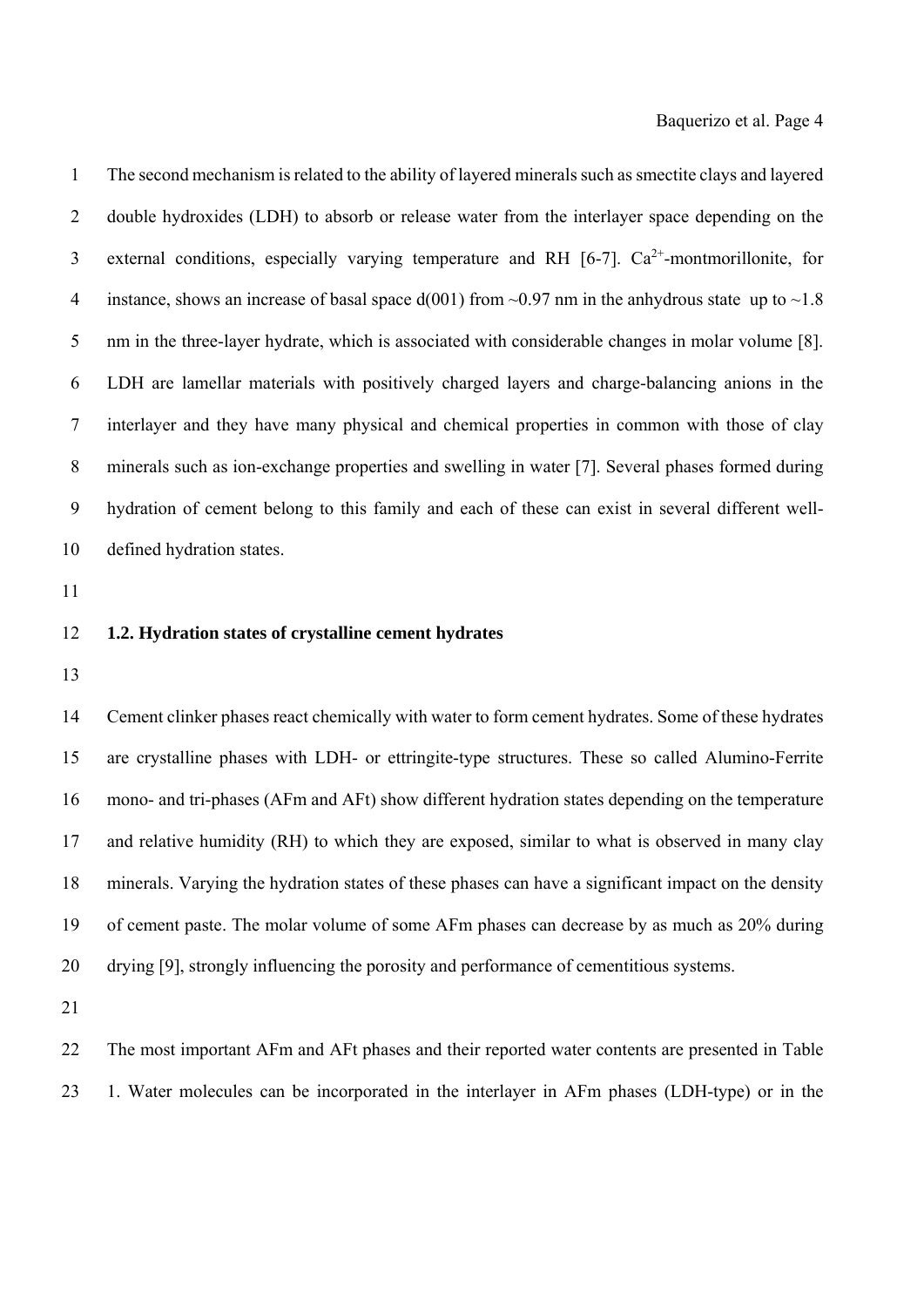1 interchannel in AFt phases (ettringite type). In the case of AFm phases different types of interlayer 2 water can be identified: water molecules strongly bound to the calcium cations of the main layer, 3 and space filling water molecules which are lost first during an increase in temperature or a decrease 4 in RH [10].

5

6 There is presently no systematic approach to assessing the stability range (as a function of 7 temperature and RH) of cement hydrates which takes into account the impact of different hydration 8 states. Moreover, a complete database of thermodynamic properties related to the 9 absorption/desorption of water from the crystal structures of such hydrates is not yet available.

10

11 The aim of this study is to examine a set of characterization techniques intended for to the 12 determination of the hydration states of minerals such as cement hydrates and see how these 13 methods correlate with or complement each other. Some of the techniques studied have already been 14 widely used, such as X-ray diffraction (XRD) and thermogravimetric analysis (TGA), but others, 15 for instance the sorption balance technique and sorption calorimetry, are less well known. 16 Subsequently, measurements and calculations of enthalpies related to the absorption/desorption 17 processes are described using results from sorption calorimetry and from a novel hydrate pair - 18 humidity buffer method that makes use of phase rule constraints [24-25]. A similar approach was 19 used by Chou et al. to study the stability of hydrated sulfate salts [26-30]. The experimental results 20 from sorption balance, sorption calorimetry and the hydrate pair - humidity buffer method were 21 validated on the relatively well described system Na<sub>2</sub>SO<sub>4</sub>-H<sub>2</sub>O, including the salts thenardite and 22 mirabilite.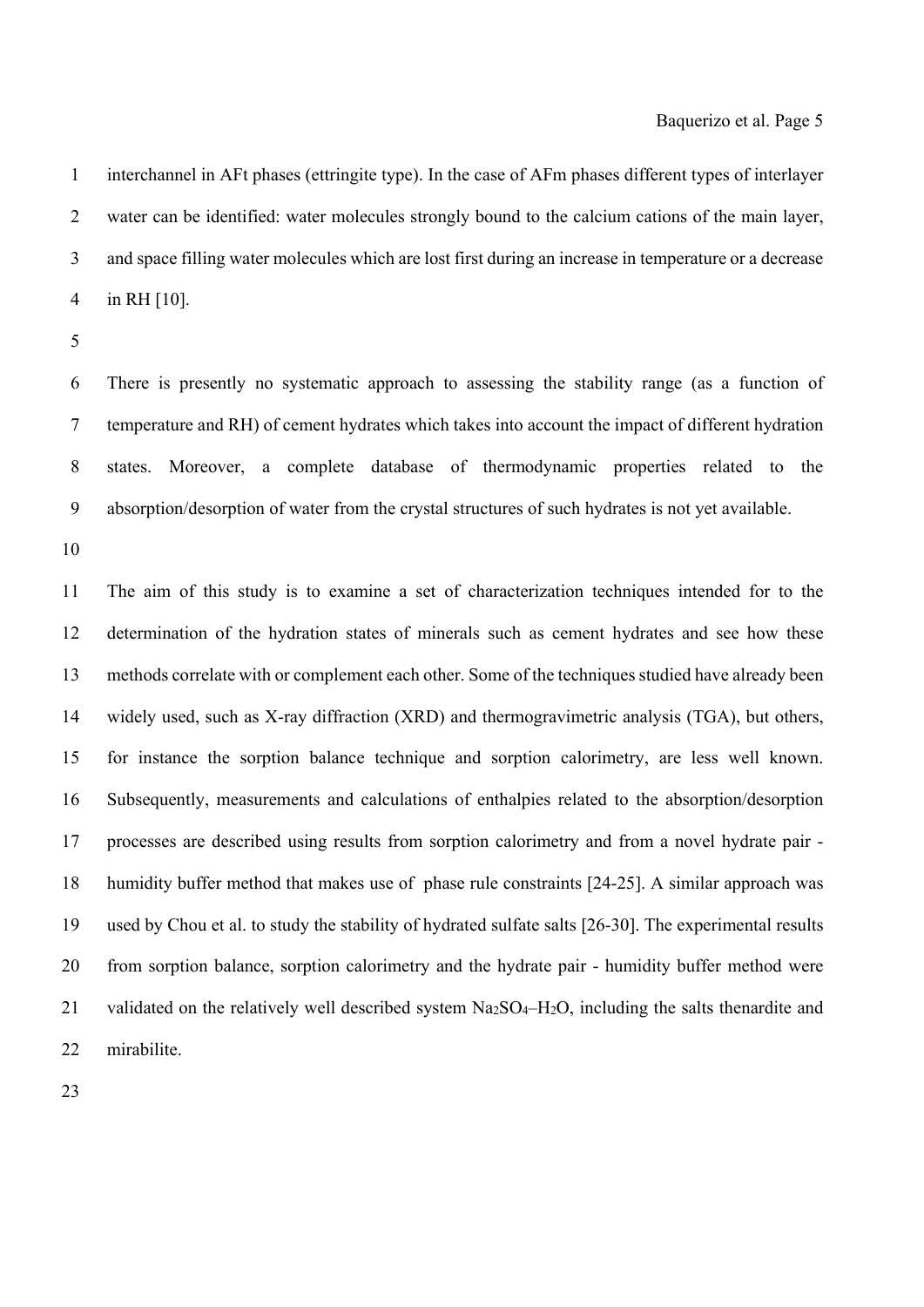| $\mathbf{1}$   | At the end of the paper the stability ranges of the different hydration states of monosulfoaluminate                                       |
|----------------|--------------------------------------------------------------------------------------------------------------------------------------------|
| $\overline{2}$ | (Ms) are presented, as well as the thermodynamic properties associated with these changes.                                                 |
| 3              | Monosulfoaluminate was chosen to test the methodology as it is one of the most common AFm                                                  |
| 4              | cement hydrates which can make up to 10% by volume of a hydrated cement paste. This hydrate                                                |
| 5              | contains a sulfate anion $(SO_4^2)$ in its interlayer and exists in different hydration states.                                            |
| 6              |                                                                                                                                            |
| 7              | 2. Materials and conditioning                                                                                                              |
| 8              |                                                                                                                                            |
| 9              | 2.1. Reference material                                                                                                                    |
| 10             |                                                                                                                                            |
| 11             | The hydrate pair - humidity buffer method, the sorption balance and sorption calorimetry                                                   |
| 12             | experiments were validated on thenardite and mirabilite: salts with known RH and temperature                                               |
| 13             | stability. Reagent grade thenardite was obtained from Sigma Aldrich, $> 99\%$ pure, and mirabilite                                         |
| 14             | Na <sub>2</sub> SO <sub>4</sub> ·10H <sub>2</sub> O was prepared by wetting thenardite with degassed and deionized water.                  |
| 15             |                                                                                                                                            |
| 16             | 2.2. Cement hydrate preparation                                                                                                            |
| 17             |                                                                                                                                            |
| 18             | All syntheses were done from analytical grade reagents. For the synthesis of monosulfoaluminate                                            |
| 19             | tricalcium aluminate $(C3A)$ and anhydrite were used as precursors. $C3A$ was prepared from a 3:1                                          |
| 20             | molar ratio of CaCO <sub>3</sub> and Al <sub>2</sub> O <sub>3</sub> at 1400 <sup>o</sup> C, based on the procedure given by Matschei [31]. |
| 21             | Anhydrite CaSO <sub>4</sub> was prepared by dehydration of gypsum in a muffle furnace at 550°C overnight.                                  |
| 22             | Double distilled CO <sub>2</sub> free water was used in the synthesis of the hydrates. Monosulfoaluminate                                  |
| 23             | $C_4A\hat{S}H_1$ was prepared by suspending a 1:1 molar mixture of $C_3A$ and $CaSO_4$ with a water/solid                                  |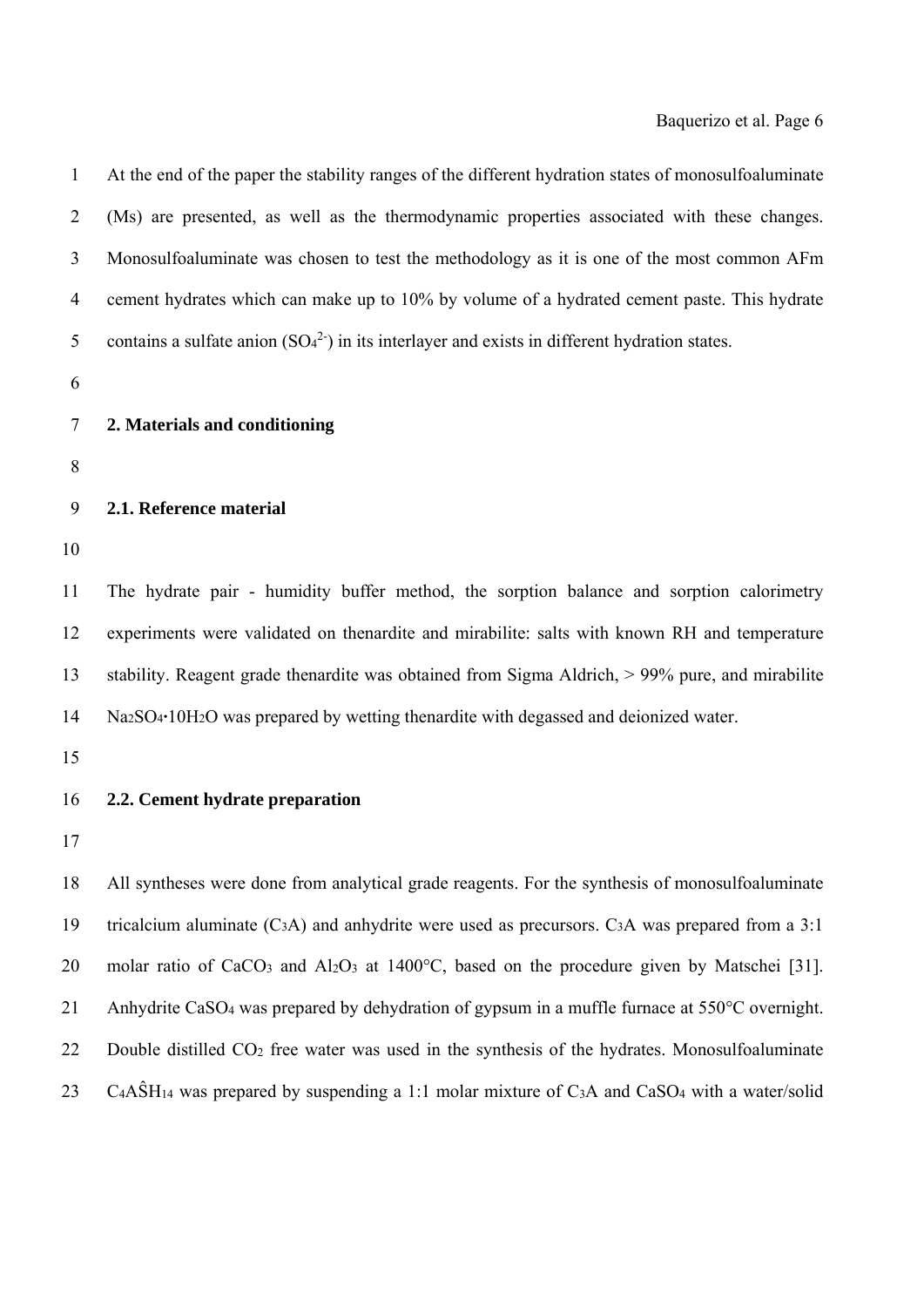| 8            | 3. Experimental methods and analysis                                                                   |
|--------------|--------------------------------------------------------------------------------------------------------|
| 7            |                                                                                                        |
| 6            | temperatures on the hydration states.                                                                  |
| 5            | probe. Monosulfoaluminate synthesis was also carried out at 5°C to study the impact of low             |
| 4            | solutions [32] as shown in Table 2. The RH was periodically checked using a Testo 174H humidity        |
| 3            | (20 months) inside hermetically sealed glass bottles equilibrated at different RH using saturated salt |
| 2            | the solid was vacuum filtered under $N_2$ atmosphere in a glove box and subsequently aged at 25 °C     |
| $\mathbf{1}$ | ratio (w/s) of 20 at 85 °C during 14 days in a PTFE bottle. Once purity has been confirmed by XRD,     |

### 10 **3.1. X-Ray Diffraction (XRD)**

11

12 This characterization technique was used to analyze the crystal structure, e.g. space group and lattice 13 parameters of synthetic cement hydrates, as well as to identify possible impurities precipitated 14 during the synthesis. Then, changes of the unit cell volume can be calculated when samples are 15 exposed to different temperatures and RHs.

16 X-ray analyses of monosulfoaluminate wet and dried to different RHs were carried out at room 17 temperature (unless otherwise stated) with a Bruker D8 Advance diffractometer (CuK $\alpha$  radiation, 18 45 mA, 35 kV) equipped with a Super Speed detector, in the 2θ range 5-70°, with a step size and 19 time per step of 0.02° and 0.5 s, respectively. Samples were prepared inside a glove box filled with 20 N2. A low background- airtight specimen holder (Bruker AXS) was used to avoid carbonation and 21 drying during testing. The peak profile and lattice parameters were determined by a LeBail fit [33] 22 using TOPAS 4.2 (Bruker AXS). When the crystal structure of a specific hydration state was not 23 known, assumptions such as space group and initial lattice parameters were made in order to obtain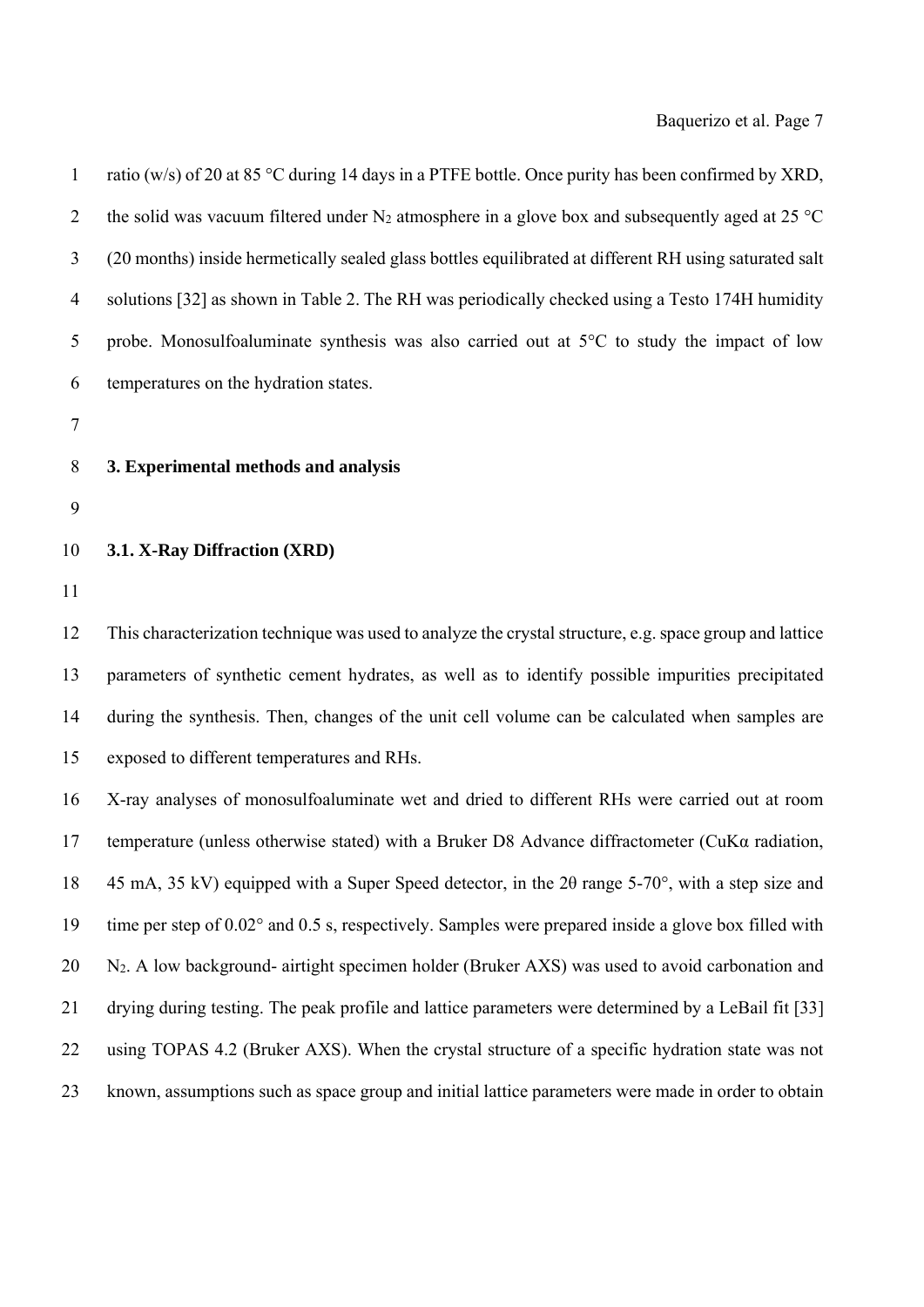| $\mathbf{1}$   | relevant data. In the case of monosulfoaluminate the crystal structure of kuzelite was used as starting |
|----------------|---------------------------------------------------------------------------------------------------------|
| $\overline{2}$ | model [34].                                                                                             |
| 3              | In addition to conventional XRD, a humidity chamber CHC plus <sup>+</sup> from Anton Paar coupled to a  |
| $\overline{4}$ | Bruker D8 Advance diffractometer (CuK $\alpha$ radiation, 45 mA, 35 kV) was used to determine lattice   |
| 5              | parameters of the lowest hydration state of monosulfoaluminate under dry $N_2$ flow at 90 °C.           |
| 6              |                                                                                                         |
| $\tau$         | 3.2. Thermogravimetric analysis (TGA)                                                                   |
| $8\,$          |                                                                                                         |
| $\mathbf{9}$   | Thermogravimetry measurements were carried out with a Mettler Toledo TGA/SDTA 851 <sup>e</sup> under    |
| 10             | $N_2$ flux, over the temperature range 25-1200 °C with a heating rate of 20 K/min. Measurements         |
| 11             | were done on samples dried at different RH once the presence of a single hydration state was            |
| 12             | confirmed by XRD. This data enabled us to measure the water content of pure hydrates. Together          |
| 13             | with the volume information obtained by XRD, the density of a cement hydrate dried at a specific        |
| 14             | temperature and RH can be calculated.                                                                   |
| 15             |                                                                                                         |
| 16             | 3.3. Hydrate pair - humidity buffer method                                                              |
| 17             |                                                                                                         |
| 18             | This method was developed to determine the RH at which a change in hydration state occurs. It           |
| 19             | applies the salt-hydrate pair principle which considers a thermodynamic equilibrium between             |
| 20             | hydrate pairs, i.e. two hydration states of the same salt, and the water vapor pressure of the          |

21 surrounding gas. Similar methods have been used before mainly as humidity calibrators [24] and to

22 control RH in confined environments [25,35].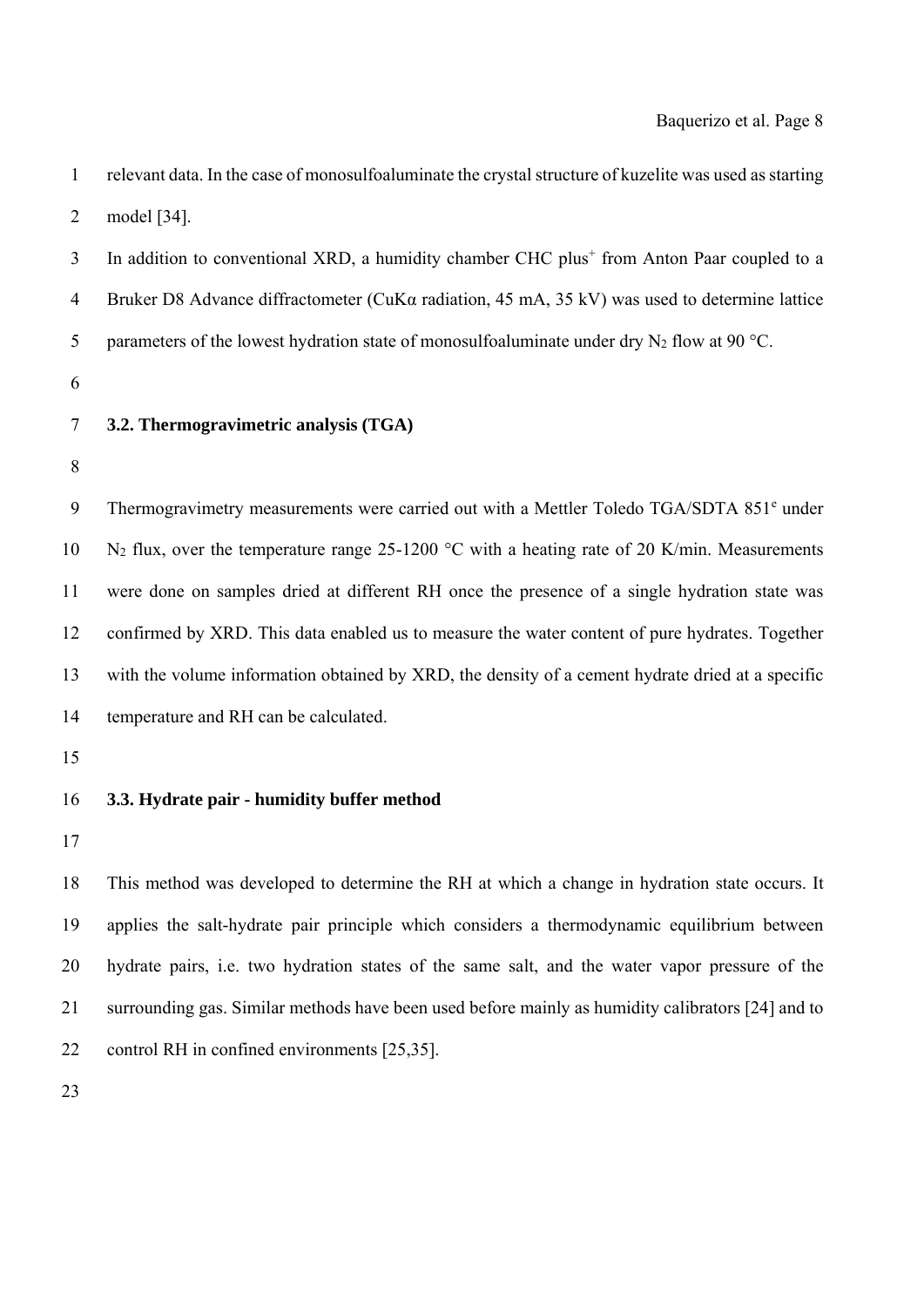1 The technique is based on simple phase rule restrictions. Consider a chemical system with 2 2 components (C), a solid of chemical composition  $\bf{A}$  and water H<sub>2</sub>O. As shown in the imaginary 3 RH/T phase diagram in Fig. 1, component **A** may take up water and exist with different hydration 4 states x and y hence forming the phases  $\mathbf{A} \cdot xH_2O$  and  $\mathbf{A} \cdot yH_2O$  (consider that  $x \ge 0$  and  $y > x$ ) or 5 dissolve to form a solution. If we consider the line *b* there are 3 phases (P) coexisting: **A·**xH2O, 6 **A·**yH2O and water vapor. Using the phase rule the number of degrees of freedom (F) of the system 7 is then  $1 (F = C - P + 2; C = 2; P = 3$  therefore  $F = 1)$ . Hence at every temperature the system will have 8 a fixed vapor pressure (or RH). Under these conditions the system is buffered, which means that 9 under isothermal conditions the RH of the system will not change as long as the 3 phases are present. 10

11 The thermodynamic properties of the de/rehydration process **A·**yH2O↔**A·**xH2O can be calculated 12 as follows:

13

14 For the reaction

15 
$$
\mathbf{A} \cdot \mathbf{y} \mathbf{H}_2 \mathbf{O} \text{ (s)} \rightarrow \mathbf{A} \cdot \mathbf{x} \mathbf{H}_2 \mathbf{O} \text{ (s)} + (\mathbf{y} \cdot \mathbf{x}) \mathbf{H}_2 \mathbf{O} \text{ (g)},
$$
 (1)

16 where s and g are solid and gas, respectively, the Gibbs free energy of reaction is given by:

17 
$$
\Delta G_r^o = -RT \ln K = -RT \ln \frac{a(\mathbf{A} \cdot \mathbf{x} \mathbf{H}_2 \mathbf{O}) a(\mathbf{H}_2 \mathbf{O})^{y-x}}{a(\mathbf{A} \cdot \mathbf{y} \mathbf{H}_2 \mathbf{O})}
$$
(2)

18 By defining the activity of all pure solid phases as 1, then:

19 
$$
\Delta G_r^o = -RT \ln [a(\text{H}_2 \text{O})^{y-x}] = (x-y)RT \ln [f(\text{H}_2 \text{O})] = (x-y)RT \ln \frac{f^*(\text{H}_2 \text{O})RH}{100}
$$
(3)

20 where ∆*G*r° is the standard Gibbs free energy of the reaction (1), *T* is the absolute temperature*, K* is 21 the equilibrium constant, *R* is the gas constant,  $a(H_2O)$  is the activity of H<sub>2</sub>O in vapor,  $f(H_2O)$  is the 22 equilibrium fugacity, *f*\*(H2O) is the fugacity of pure H2O at *T* and *RH* is the equilibrium relative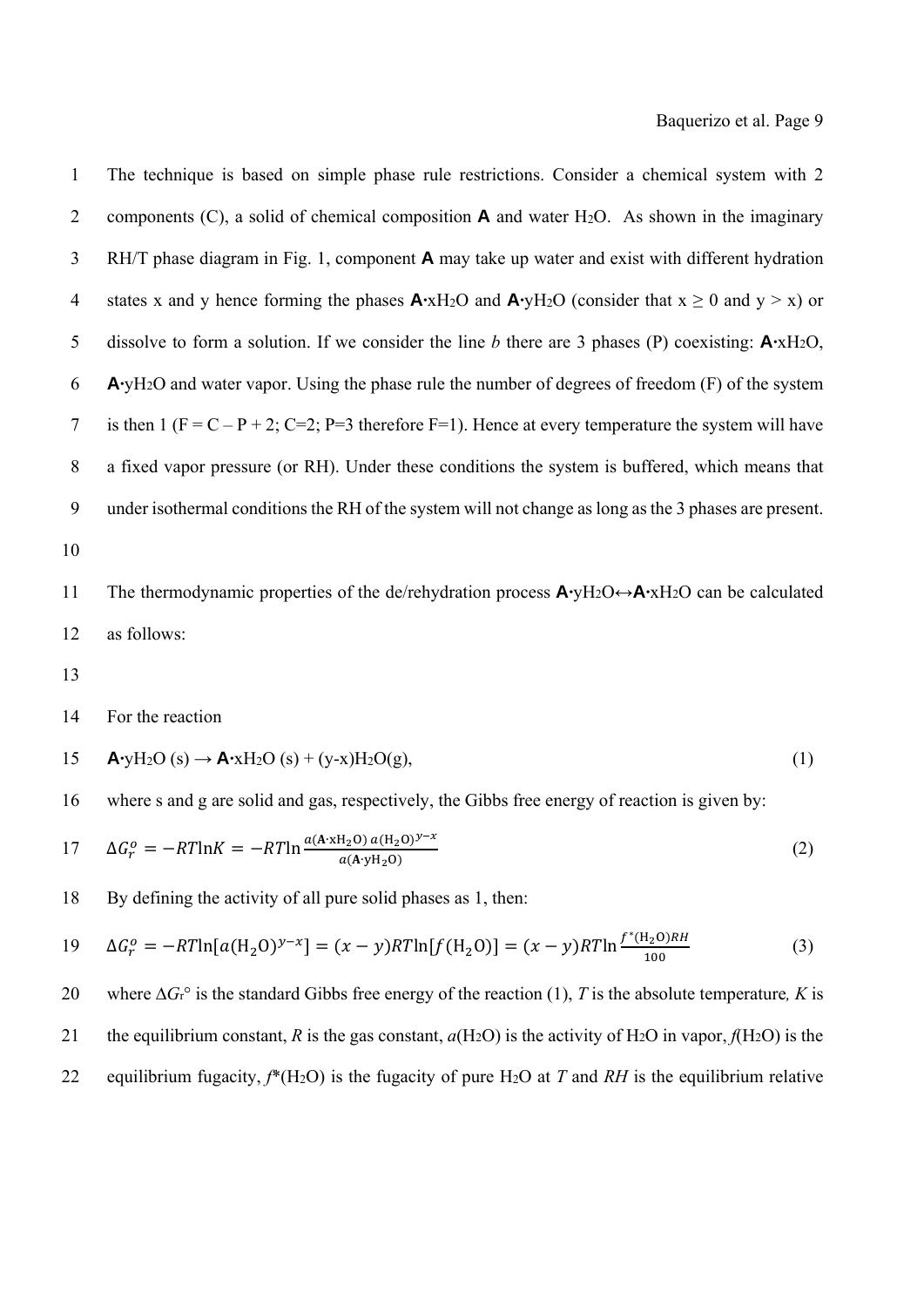1 humidity [27-30]. Since ln *K* can be calculated at any temperature for the reaction (1) according to

2 Eq. (3) then the standard enthalpy of reaction ∆*H*r° can be calculated with the van't Hoff equation:

$$
3 \frac{\partial (ln K)}{\partial (1/T)} = -\frac{\Delta H_r^o}{R} \tag{4}
$$

4 The standard entropy of reaction *∆S*r° can be calculated from the following equation:

$$
5\qquad \Delta G_r^o = \Delta H_r^o - T\Delta S_r^o \tag{5}
$$

6

7 Experimentally a mixture of two phases with different hydration states was placed inside a small 8 container (30 mL bottles of HDPE) and the RH at which the combined system reached equilibrium 9 recorded with a tightly fitted pen hygrometer (Testo 605-H1, accuracy  $\pm$  3% RH). The hygrometer 10 was tightened to the container by using a plastic cable gland thread PG16 which was also wrapped 11 with Parafilm to avoid any leakage. Since the system is closed and there is no exchange of water 12 with the exterior (diffusion of water through the bottle is negligible), the RH inside will be forced 13 to be at equilibrium with the two hydrate phases at the given temperature. The same type of 14 measurement can be made for a phase in equilibrium with its saturated aqueous solution (see line *a* 15 Fig. 1). By varying the temperature during the experiments it is possible to assess phase boundary 16 curves, which can then be used to construct RH-T phase diagrams. With Eqs.  $(3) - (5)$  the 17 thermodynamic properties of the studied phases can be assessed.

18

#### 19 **3.4. Sorption balance**

20

21 The sorption balance is commonly used in the pharmaceutical industry to study sorption behavior. 22 In the present study a DVS Advantage (Surface Measurement Systems, London, UK) was used [37]. 23 A schematic picture of this sorption balance is shown in Fig. 2. The mass of the small (5-100 mg)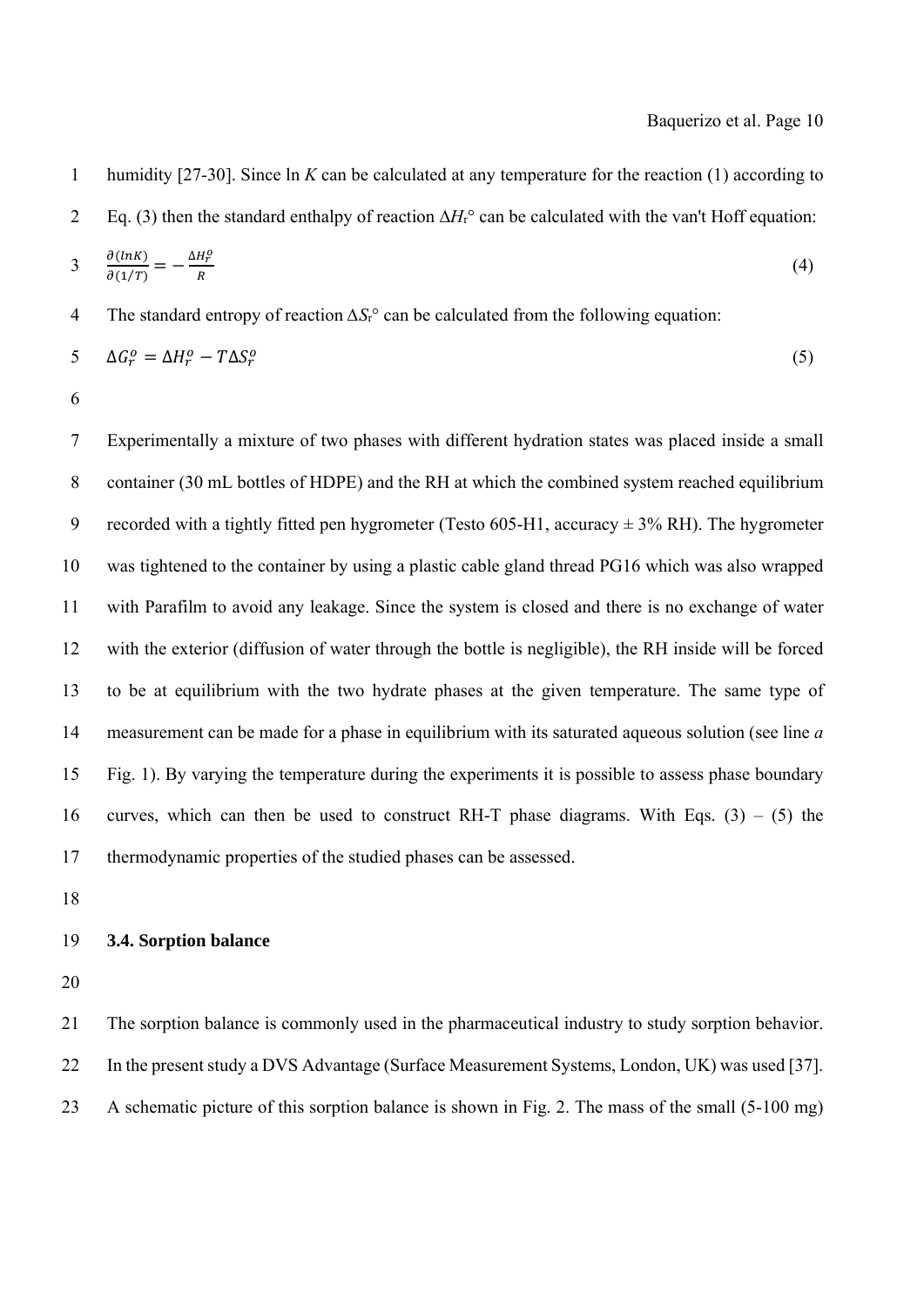4 With the sorption balance the mass of water taken up or released during a hydration/dehydration 5 phase transformation or deliquescence and the water activity at which the process takes place can 6 both be quantified. The mass is directly measured by the balance. To determine the water activity 7 (RH/100) of a specific transformation one has to run either a ramp or a step method [38-39]. The 8 step method is less sensitive to disturbances and less time consuming than the ramp method and 9 therefore this regime was chosen for testing the samples. If the (constant) mass change rate d*m*/d*t* at 10 each RH level is plotted as a function of the RH of the gas stream, a linear curve fit intersects d*m*/d*t*   $11 = 0$  at the water activity at which an absorption/ desorption process takes place.

1 sample is continuously measured with an analytical balance while it is exposed to a program which

12

## 13 **3.5. Sorption calorimetry**

14

15 This technique provides the means to continuously scan water activity of a small sample, while 16 simultaneously measuring water activity, moisture content and sorption enthalpy during an 17 ad/absorption process.

18

19 The double twin isothermal sorption calorimeter used in this study is described in detail elsewhere 20 [40]. It has two measuring positions placed 90 mm apart. The ampoule where the diffusion-sorption 21 process takes place is schematically shown in Fig. 3. When introduced into the calorimeter, thermal 22 power of evaporation (*P*vap) and thermal power of sorption (*P*sorp) are continuously measured by two 23 twin microcalorimeters at the top and bottom chambers of the ampoule, respectively. The dry sample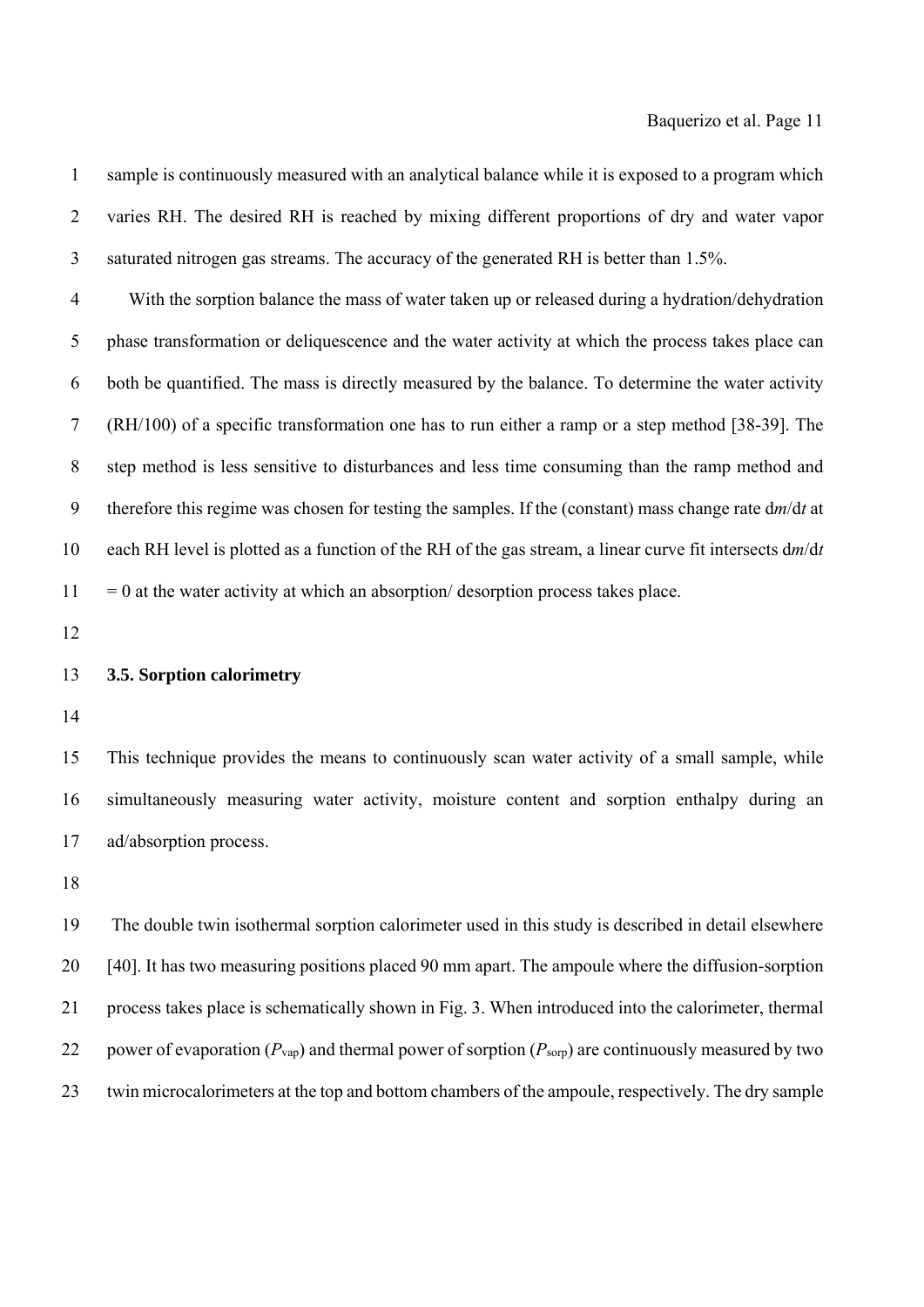1 is loaded in the bottom chamber, after which water is injected in the top and is transported by 2 diffusion to the sample during the measurement. The diffusion rate depends on the geometry of the 3 connecting tube and the water activity over the sample. The water diffusion rate, and thus the rate 4 of change of moisture content of the sample, is proportional to *P*vap. The water activity is calculated 5 from the evaporation rate, and the mixing enthalpy is calculated by comparing the thermal powers 6 of sorption and vaporization (more details about the method can be found in [41]).

7

8 The Enthalpy measured from the sorption microcalorimeter is normally presented as a mixing 9 enthalpy, i.e., the difference between the enthalpy of the sorption process and that of condensation 10 of liquid water. The mixing enthalpy can be seen as an "excess enthalpy" indicating how much 11 additional heat is obtained from a sorption process compared to condensation of water. Sorption 12 enthalpy, condensation enthalpy and the mixing enthalpy are related as follows:

$$
13 \qquad \Delta H_{sorp} = \Delta H_{cond} + \Delta H_{mix} \tag{6}
$$

14

15 Note, that the sorption enthalpy and the mixing enthalpy are properties of the moisture state at which 16 the sorption/mixing takes place, while the condensation enthalpy of water is constant under 17 isothermal conditions with a value of -2440 J/g H<sub>2</sub>O at 25 °C. The thermodynamic sign convention 18 used in this work states that processes are considered from the system viewpoint, i.e., if heat is lost 19 by the system to the surroundings (heat is produced) the enthalpy change is negative. Enthalpies of 20 sorption, condensation and mixing are therefore all negative.

21

22 **4. Results**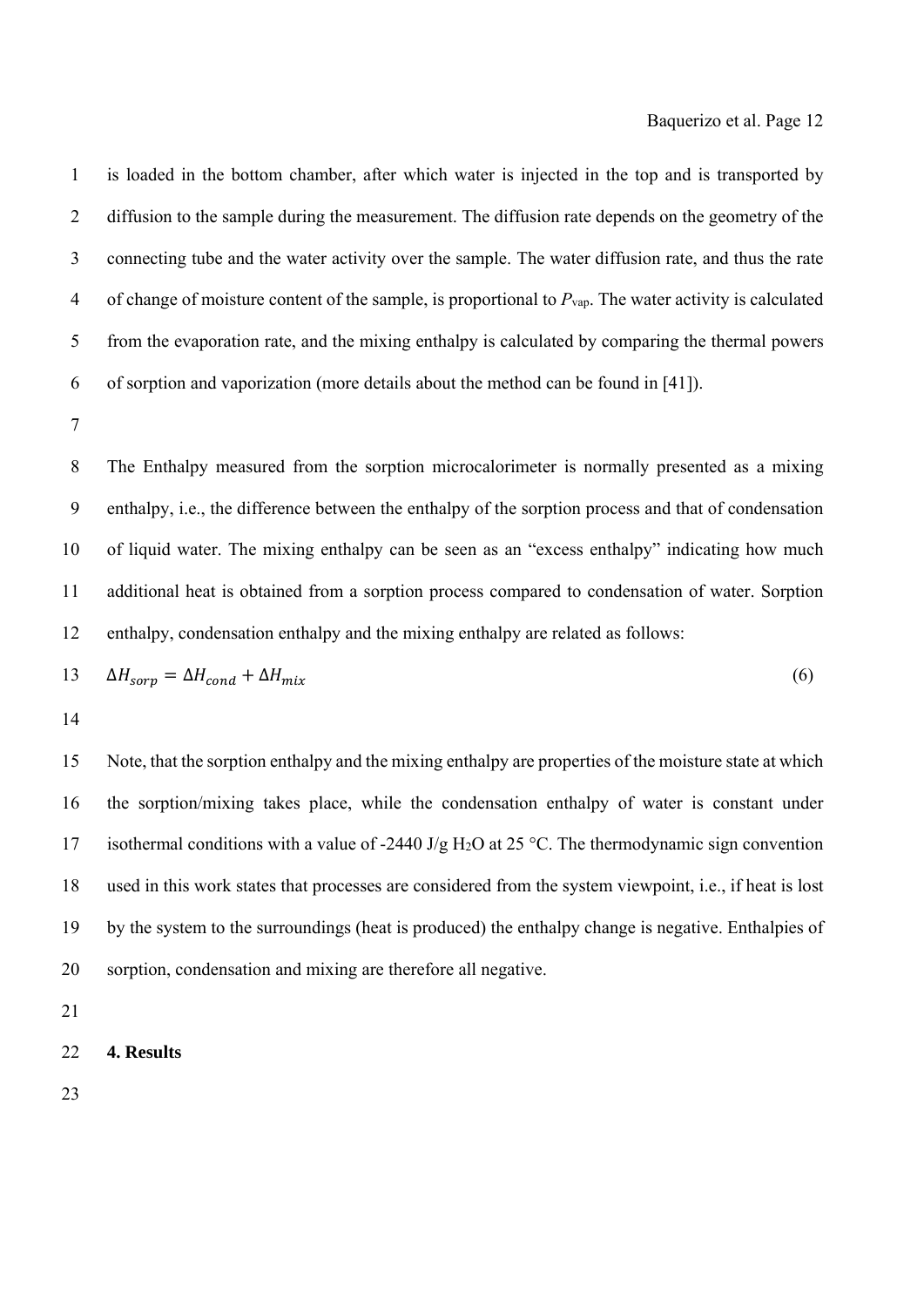#### 1 **4.1. Validation**

2

3 Before testing cement hydrates the hydrate pair - humidity buffer method, sorption balance and 4 sorption calorimetry were validated with the system Na<sub>2</sub>SO<sub>4</sub>-H<sub>2</sub>O which is relatively well described 5 in the literature.

6

## 7 **4.1.1. Hydrate pair - humidity buffer method**

8

9 Consider the RH/T phase diagram of the system Na<sub>2</sub>SO<sub>4</sub>-H<sub>2</sub>O as shown in Fig. 4 taken from Linnow 10 [36]. Phase boundaries are shown with the lines *a, b* and *c*. Line *b* is the boundary between thenardite 11 (Na2SO4) and mirabilite (Na2SO4·10H2O), both of them in the solid state. Above and below this line 12 Na2SO4·10H2O and Na2SO4 are the stable phases, respectively, but both phases can coexist on the 13 line. The dotted line corresponds to a solution in metastable equilibrium with respect to thenardite 14 and supersaturated with respect to mirabilite [1]. To validate the method three different mixes were 15 prepared: one mix of 80%-20% thenardite - mirabilite and two mixes of 50%-50%. A few 16 measurements were done using saturated solutions in order to measure the solid-liquid lines *a* and 17 *c*. The measured RH for the thenardite-mirabilite equilibrium (filled dots) as well as the mirabilite 18 or thenardite - saturated solution phase boundaries (open dots) are shown in Fig. 4, respectively. As 19 can be seen there is good agreement with the phase diagram published by Linnow [36], which is 20 based on thermodynamic data of aqueous Na2SO4 and the crystalline phases. Measurements done 21 at around 5 °C on the thenardite-mirabilite boundary were rather scattered which might be due to 22 low accuracy of the hygrometers at low temperature or the occurrence of other metastable equilibria 23 including Na2SO4(III) and Na2SO4·7H2O [3]. Since the purpose of this work was not to study in the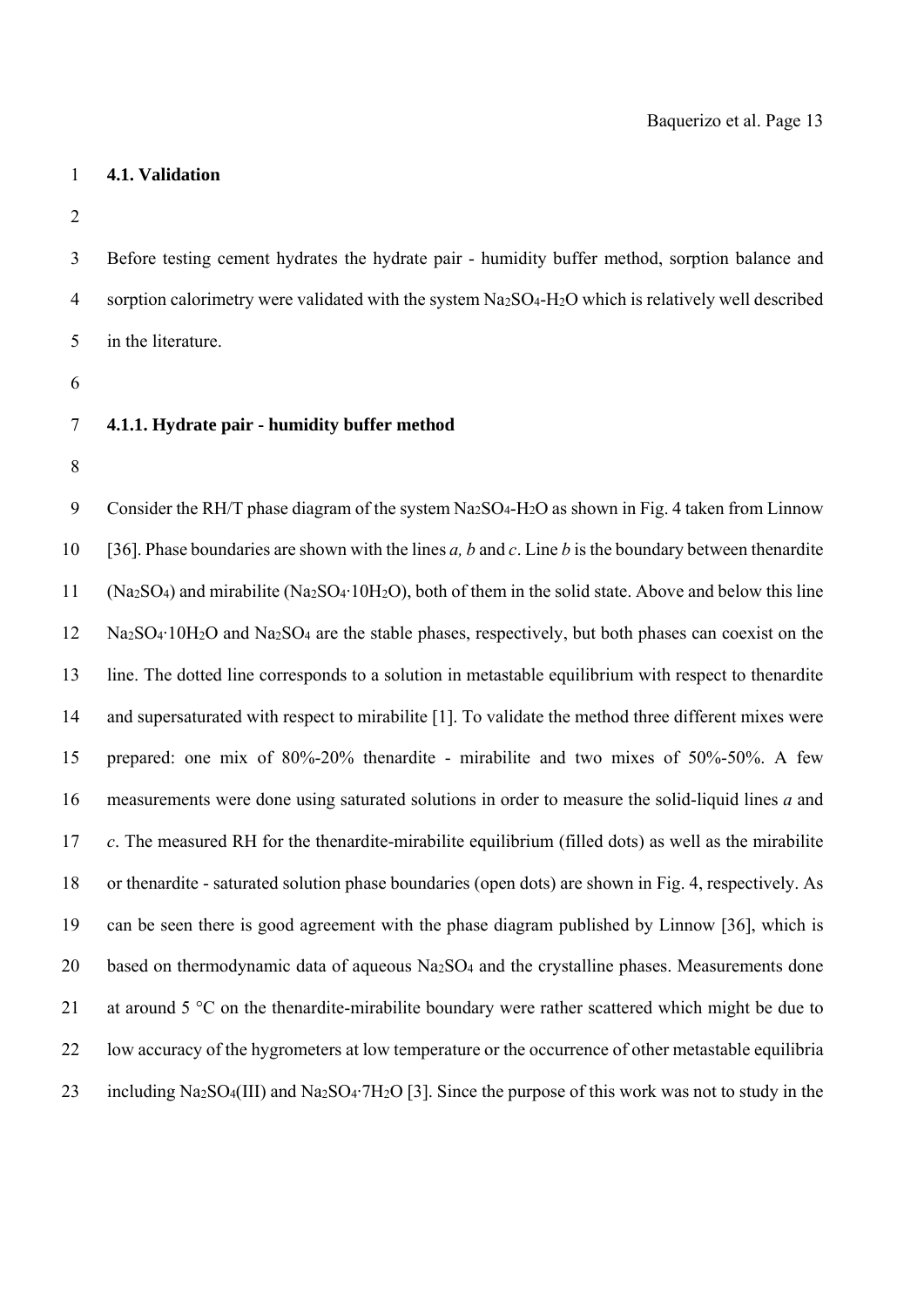1 detail the equilibrium of the system Na2SO4-H2O no further analysis was carried out in these 2 samples. 3 4 In a next step the related thermodynamic relations are cross-checked. For the reaction:  $5$  Na2SO<sub>4</sub>**·**10H<sub>2</sub>O(s)  $\rightarrow$  Na2SO<sub>4</sub>(s) + 10H<sub>2</sub>O(g) (7) 6 mirabilite thenardite 7 The Gibbs free energy of reaction was calculated according to Eq. (3):  $\Delta G_r^o = -RT \ln [a(\text{H}_2 \text{O})^{10}] - 10RT \ln \frac{f^*(\text{H}_2 \text{O})RH}{100}$  (8) 9 10 Fig. 5 shows the relation between ln*K* and 1/*T*. The error considered in the graph is due to the 11 accuracy of the hygrometer  $(\pm 3\%)$  and the plotted 95% prediction bands were calculated using 12 Origin Pro 8.5. Finally, ln*K* can be obtained at any temperature according to the following equation:  $\ln K(\pm 0.8) = 174.2 - \frac{62797.0}{T}$  (9) 14 15 The standard enthalpy of reaction ∆*H*r° was calculated with help of the van't Hoff equation (Eq. (4)) 16 using the slope value ∂(ln *K*)/∂(1/*T*) obtained from Fig. 5. The standard entropy of reaction *∆Sr*° was 17 calculated from Eq. (5). Finally the calculated values of ∆*G*r°, ∆*H*r° and ∆*S*r° for reaction (7) are

18 summarized in Table 3. The results are in very good agreement with previously reported values 19 although the uncertainty in our data is probably larger in comparison to other techniques when we 20 take the accuracy of the hygrometer as given by the manufacturer (+/-3% RH) into account. 21 Nevertheless the results underline that even with the use of a simple experimental setup, as used 22 here, it is possible to derive relatively complex phase diagrams and related thermodynamic data.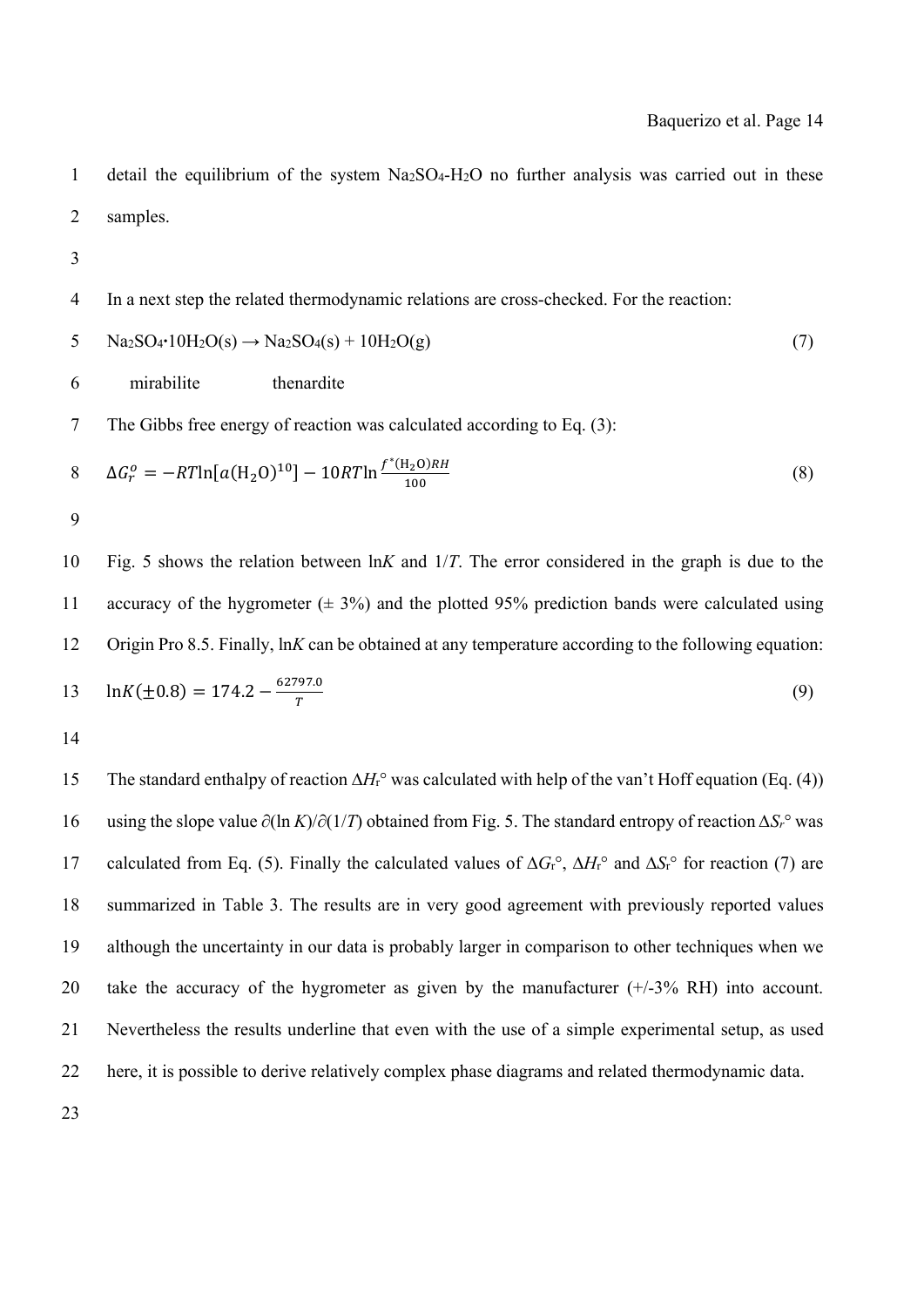### 1 **4.1.2. Sorption balance**

2

3 To validate the operation of the sorption balance, Na<sub>2</sub>SO<sub>4</sub> powder vacuum dried at 100 °C for 24 4 hours was used. The measurements were carried out at 25°C. Fig. 6a and b show the applied RH 5 ramp program and the related evolution of sample mass, respectively. From 0% to 85% RH no water 6 was absorbed by the sample. At RH >85% we observed a linear mass increase, corresponding to a 7 constant water uptake rate. During drying a linear mass decrease was observed at RH< 85%. In Fig. 8 6c the mass change rate versus time is plotted and d*m*/d*t* at the final 10 min of each step was used 9 to derive Fig. 7. The line fitted to these points passes d*m*/d*t* = 0 at a RH of 88.3%, which means that 10 Na2SO4 absorbs water vapor until the sample reaches a metastable equilibrium with its saturated 11 solution at a water activity of about 0.88 or 88% RH rather than precipitating as mirabilite, despite 12 an obvious supersaturation with respect to this phase. This value is in agreement with the 87% RH 13 shown in Fig. 4 (metastability line). Since no equilibrium was reached in any of the set RH the 14 sorption isotherm could not be plotted.

15

## 16 **4.1.3. Sorption calorimetry**

17

18 The validation experiments were conducted at 25 °C on sodium sulfate dried as described in the 19 previous section. Two measurements were carried out using different sample sizes.

20 Fig. 8 shows that both the sorption isotherm and the mixing enthalpy plot can be divided into two 21 parts. First there is a constant water activity that ends at a moisture content of about 2.0 g  $H_2O/g$ 22 Na2SO4; secondly a process with gradually increasing water activity. Note that the water activity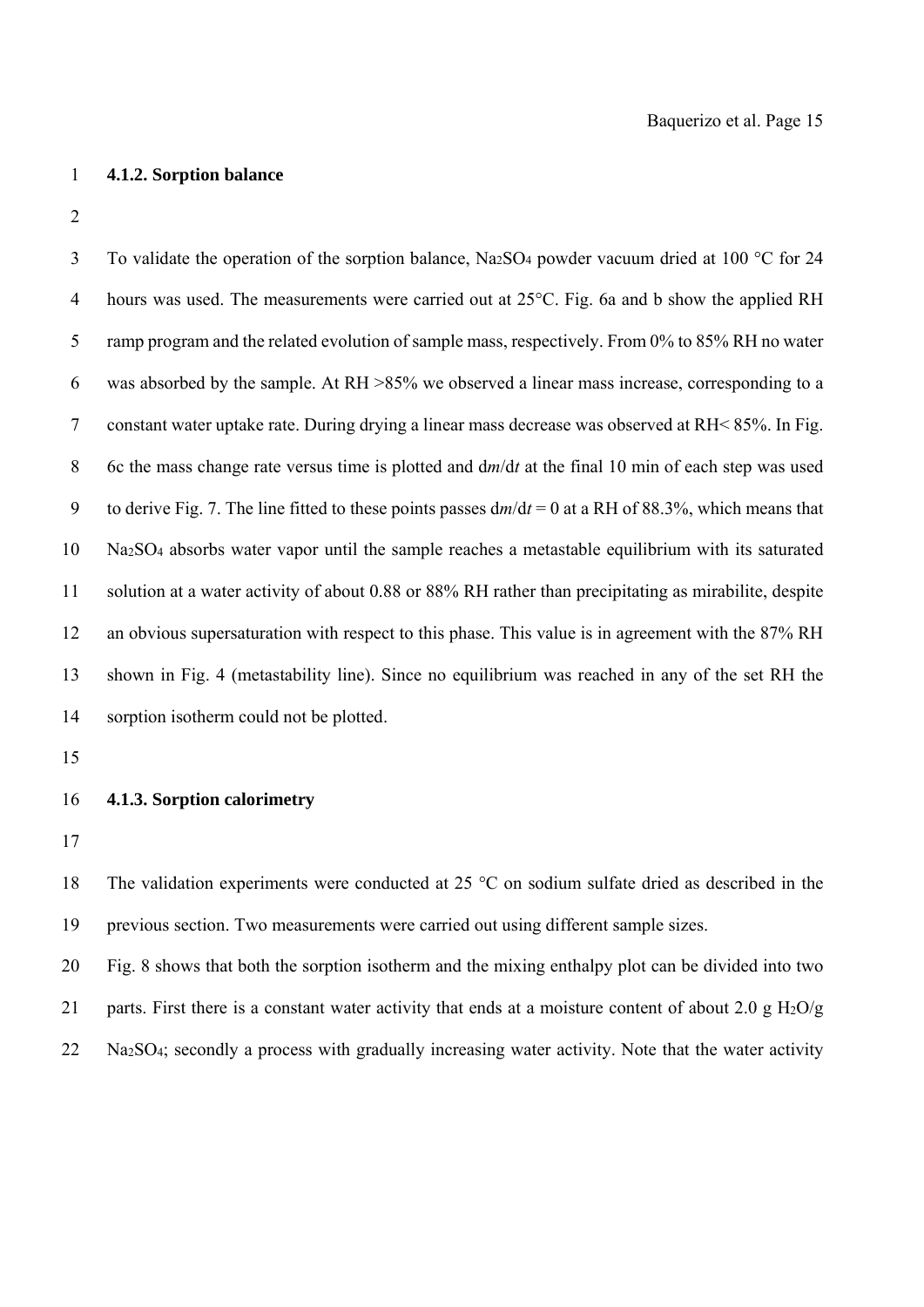1 only changes a few tenths of a percent during the period of constant water activity. Fig. 8 can be 2 interpreted as follows:

3

4 • The initial water activity is  $\sim 0.87$  (or 87% RH) in both measurements and this is in agreement 5 with both the literature [3,36] and the sorption balance measurement done in this study for a 6 solution in metastable equilibrium with respect to thenardite (supersaturated with respect to 7 mirabilite) (the dotted line in Fig. 4). Thenardite is thus dissolved to form a (metastable) saturated 8 solution, similar to what happens at equilibrium above  $32^{\circ}$ C where mirabilite is not stable.

9 • The moisture content increases at constant water activity up to a value of about 2.0 g H<sub>2</sub>O/g 10 Na2SO4 or 3.52 mol Na2SO4/kg H2O, which agrees with the reported solubility of thenardite 11 [3,43].

12 • The mixing enthalpy for a dissolution process should be constant and the measurement on the 13 larger sample indicates that the value is about -125 J/g H<sub>2</sub>O. The measurement on the smaller 14 sample shows a drifting value, possibly because as the dissolution of the thenardite particles 15 proceeds, a thicker and ticker layer of saturated solution is formed, the outer parts of which are 16 more dilute (also seen in the slight increase in the water activity during the measurement). We 17 have not found any values in literature to validate this metastable dissolution enthalpy.

18 • At moisture contents above about 2.0 g H<sub>2</sub>O/g Na<sub>2</sub>SO<sub>4</sub> the water activity starts to shift to higher 19 values. At this point the last thenardite crystals have dissolved and as the measurement continues, 20 the solution gets increasingly more and more diluted by the absorption of water. This is 21 substantiated by the fact that the sample is a transparent liquid after the measurement. At a 22 moisture content of 3.0 g H<sub>2</sub>O/g Na<sub>2</sub>SO<sub>4</sub>, where the measurement on the smaller sample ends,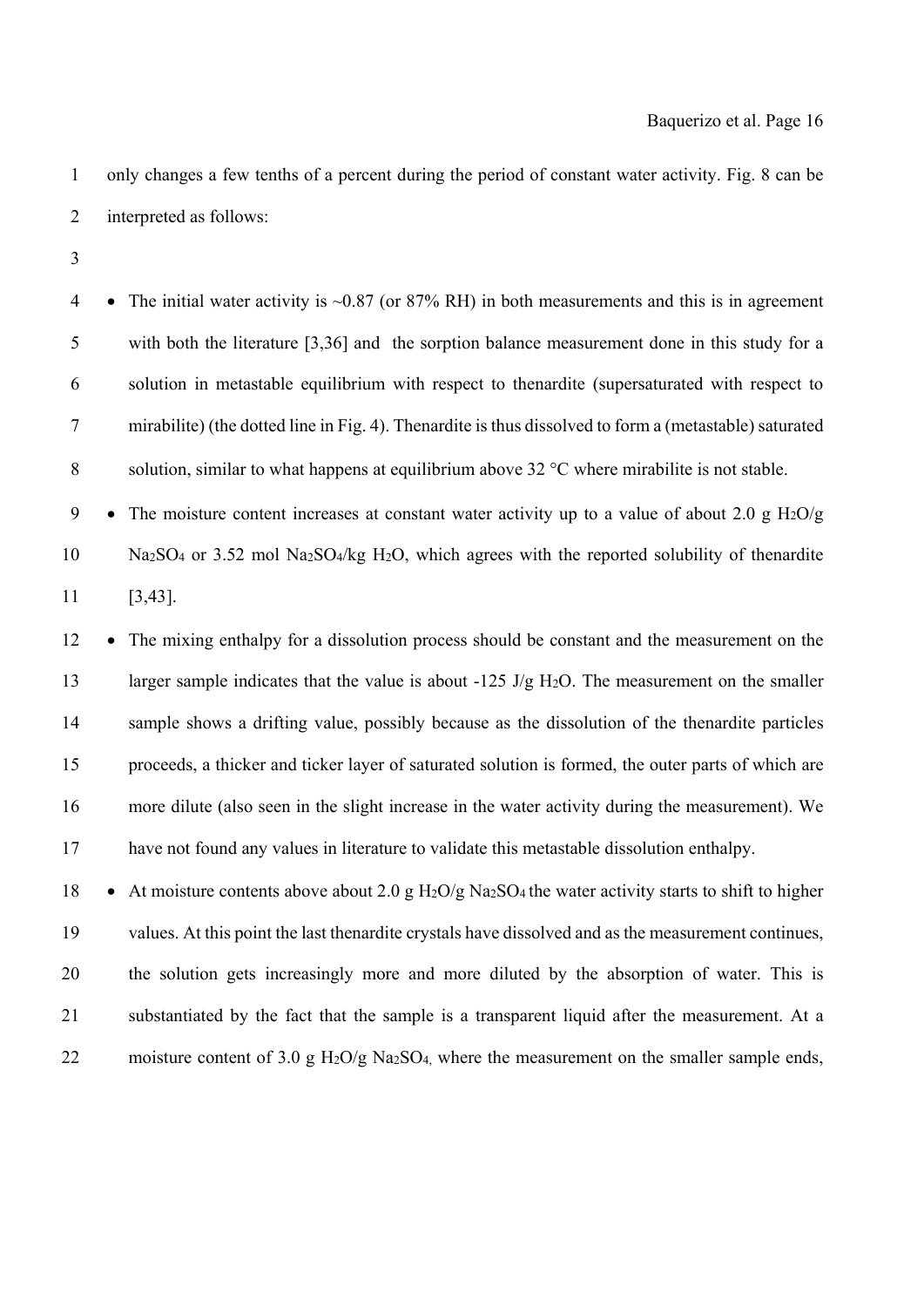1 the system is still within the supersaturated region of the phase diagram with respect to mirabilite. 2 However, there is no indication that any mirabilite forms during our measurements.

3 • Above a moisture content of 2.0 g H<sub>2</sub>O/g Na<sub>2</sub>SO<sub>4</sub> the measured enthalpy is due to the dilution of 4 the aqueous solution. At increased moisture contents this will approach zero (pure water). Note 5 the step in the mixing enthalpy from about -120 to -60 J/g H<sub>2</sub>O when the last thenardite crystal 6 is dissolved.

7

8 The three measured parameters have quite different errors. The moisture content is the most 9 robust result, while the measurement of water activity can be disturbed by slow kinetics of 10 absorption in some systems – even if this does not seem to be the case for the present measurements. 11 The mixing enthalpy results become increasingly more uncertain at high RHs. Although we cannot 12 at present make confident uncertainty calculations, a tentative estimate is that the error of the mixing 13 enthalpies is at least  $\pm 10$ ,  $\pm 20$ , and  $\pm 30$  J/g H<sub>2</sub>O at 80, 90 and 95% RH, respectively.

14

## 15 **4.2. Results of monosulfoaluminate measurements**

16

17 During cement hydration C3A reacts with calcium sulfate (gypsum, hemihydrate or anhydrite) to 18 produce ettringite, which subsequently reacts with the remaining C3A to form monosulfoaluminate, 19 an LDH-type AFm phase. This cement hydrate is known to present different hydration states and 20 have a characteristic hexagonal morphology as shown in Fig. 9. In this section the results obtained 21 on synthetic monosulfoaluminate (Ms) using the aforementioned characterization techniques are 22 presented.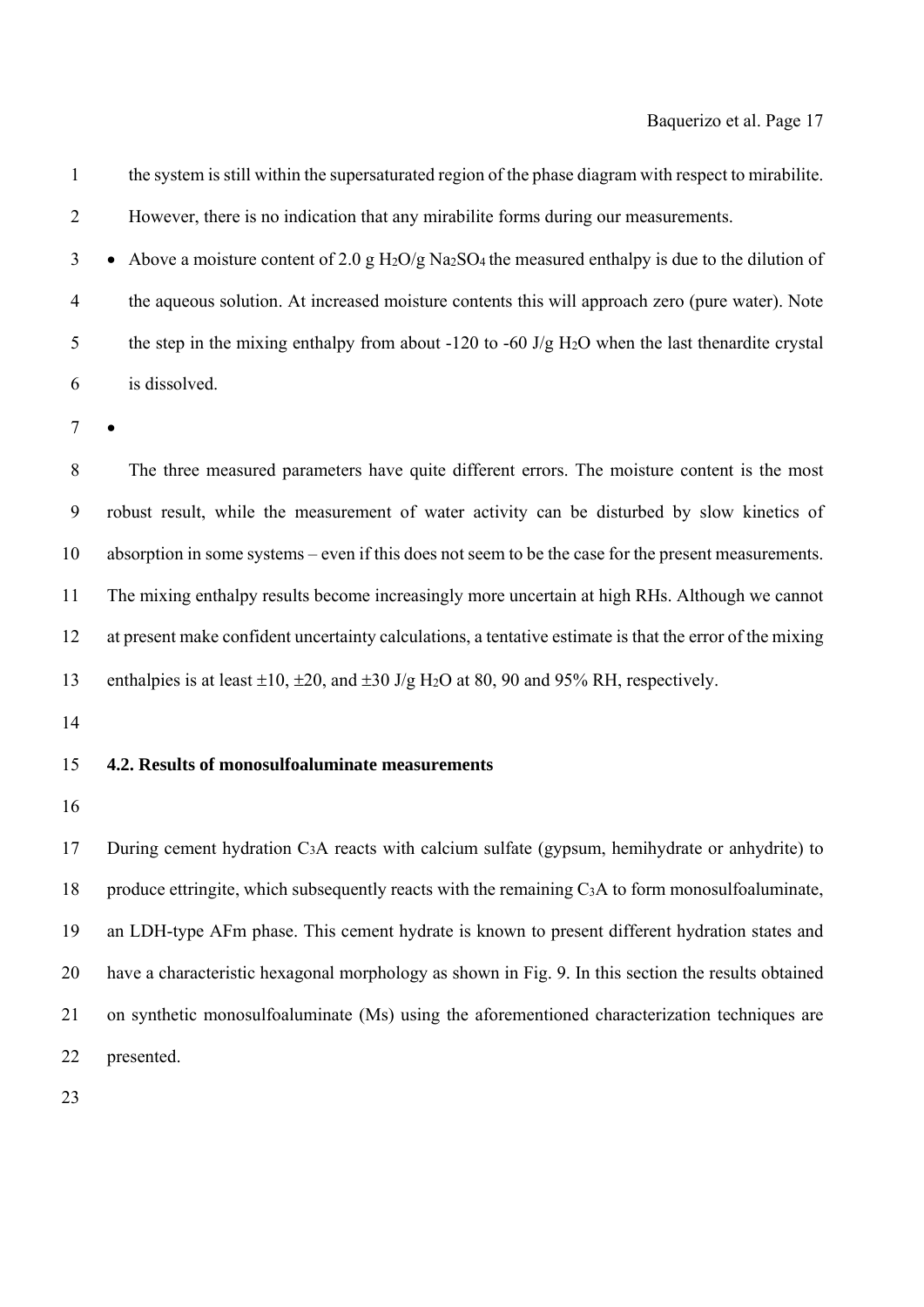### 1 **4.2.1. XRD and TGA**

2

3 As shown in the X-ray diffractograms in Fig. 10 at 25 °C, Ms14 (the index 14 gives the water content 4 of the phase in moles) is the hydration state observed under saturated conditions (100% RH) but it 5 dehydrates at 97% RH to Ms12 which is found until 23% RH (the water content of Ms12 was 6 verified by TGA, see Fig. 12). At 8% RH an even lower hydration state appears, which according 7 to Dosch et al. [14] corresponds to Ms10, but according to our TGA results it is more likely to be 8 Ms10.5, which agrees with results presented by Pöllmann [13]. An additional lower hydration state 9 was obtained by vacuum drying the sample. According to TGA measurements this corresponds to 10 Ms9. Since this hydration state tends to rehydrate fast at RH > 2%, XRD measurements were done 11 using a sample dried in situ at 90 °C under N2 flux in the humidity chamber. As no other hydration 12 state was observed from 25  $\degree$ C to 90  $\degree$ C during the in-situ drying we assumed that this hydration 13 state is the same one observed close to 0% RH at room temperature during vacuum drying. The 14 exact RHs at which changes of hydration states take place were determined using sorption balance, 15 sorption calorimetry and the hydrate pair - humidity buffer method, which gave comparable results. 16

17 An adsorption experiment was carried out after the desorption experiment, as shown in Fig. 10. 18 After 1 year exposure of Ms10.5 to 23% and 33% RH, respectively, rehydration to Ms12 is only 19 observed at 33% RH. Also when Ms12 is rewetted (immersed in water) it does not rehydrate to 20 Ms14 at 25 °C. This hysteretic behavior will be further discussed in the coming sections.

21 In order to study the stability of Ms14 a series of in situ tests using the humidity chamber were 22 carried out at temperatures >50 °C and high RHs. Rehydration Ms12 $\rightarrow$ Ms14 takes place at around 23 90, 85 and 78% RH at 50, 65 and 75 °C.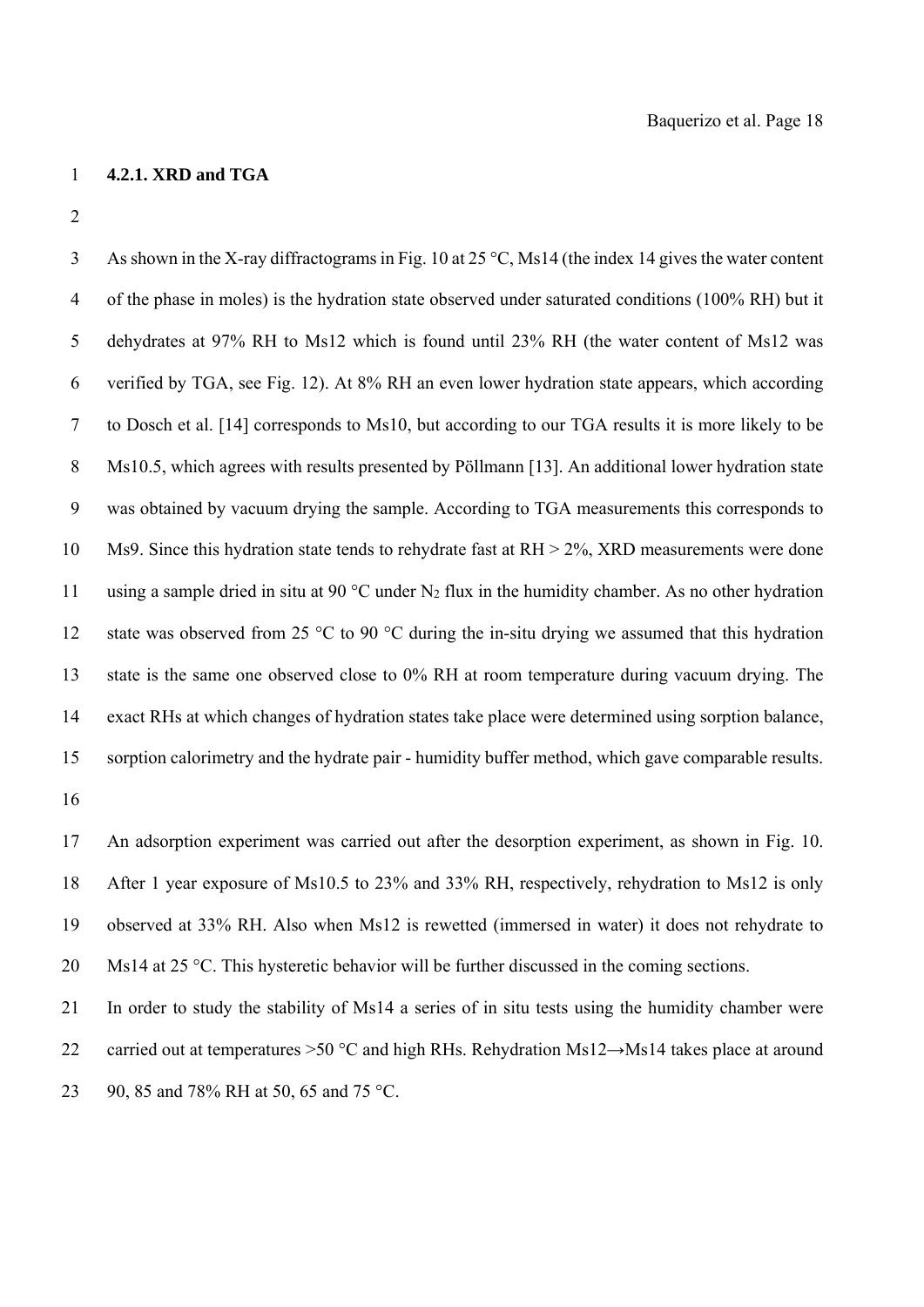2 A water rich hydration state was obtained by wet synthesis at 5 °C. According to several references 3 it corresponds to Ms16 [13-14]. Nevertheless, most of the time the sample contained traces of Ms14, 4 making the study of its stability difficult. For this reason, and because Ms16 was never observed 5 from 25  $\degree$ C to 85  $\degree$ C in wet conditions, this hydration state was not considered during our stability 6 and thermodynamic properties derivation analysis.

7

8 Attempts to index the diffraction patterns of the different hydration states were unsuccessful due to 9 impurities, mainly small traces of ettringite and carbonates. For this reason the structure used for 10 the refinement of the different hydration states of monosulfoaluminate was the kuzelite refined 11 crystal structure published by Allmann [34] (ICSD# 100138, PDF# 41-0477) using the LeBail 12 method [33]. The refined lattice parameters and volume of the different hydration states of 13 monosulfoaluminate are given in Fig. 11. Ms16 refined lattice parameters are also included in this 14 graph. It is worth noting that a decrease of RH can often lead to a very significant reduction in molar 15 volume, in this case (i.e. for Ms14→Ms9) approximately 17% as shown in Fig. 11.

16

17 Fig. 12 shows the TGA curves of four different hydration states of monosulfoaluminate. The 18 derivative plot shows similar weight losses at temperatures  $> 175$  °C. The main differences are 19 observed below this temperature. Ms12 shows two well defined water losses at 90 °C and 140 °C 20 and Ms10.5 only a single water loss at 140 °C. In order to verify the water content of Ms14, a TGA 21 test was carried out on a sample dried at 97% RH for two months. Unfortunately the sample was 22 composed of Ms14+Ms12, so, for this reason, and because a considerable amount of condensed 23 water is also present in the sample at this RH, it was not possible to determine the precise water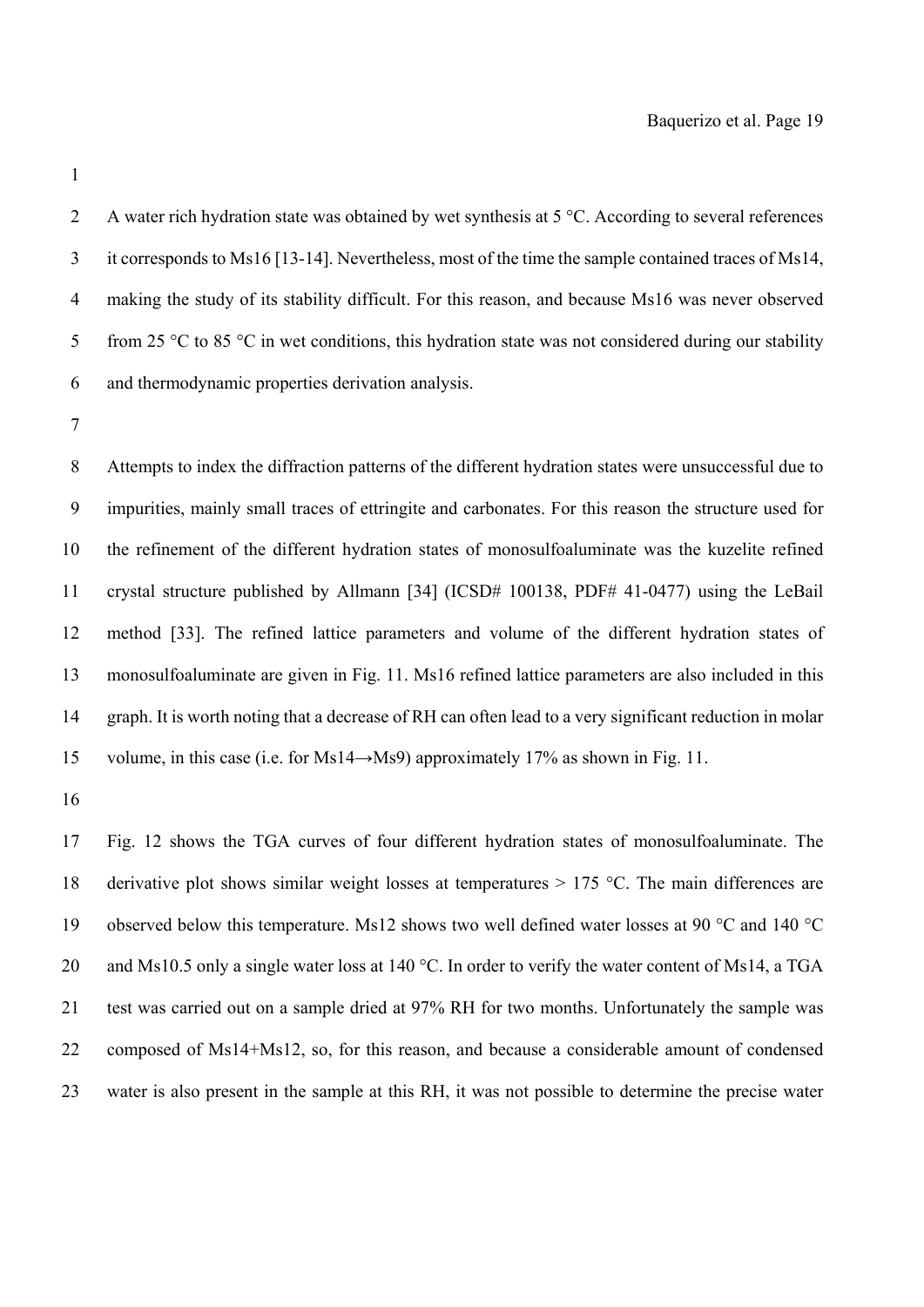| $\mathbf{1}$   | content of this hydration state. A similar problem occurred for Ms16. It was therefore simply                                   |
|----------------|---------------------------------------------------------------------------------------------------------------------------------|
| $\overline{2}$ | assumed that the widely reported water contents of Ms14 and Ms16 were correct.                                                  |
| $\mathfrak{Z}$ |                                                                                                                                 |
| $\overline{4}$ | 4.2.2. Hydrate pair - humidity buffer method                                                                                    |
| 5              |                                                                                                                                 |
| 6              | This method was used to determine the equilibrium Ms10.5-Ms12 according to the reaction:                                        |
| 7              | $C_4A\hat{S}H_{12}(s) \rightarrow C_4A\hat{S}H_{10.5}(s) + 1.5H_2O(g)$<br><sub>or</sub>                                         |
| 8              | $Ms12(s) \rightarrow Ms10.5(s) + 1.5H_2O(g)$<br>(10)                                                                            |
| 9              |                                                                                                                                 |
| 10             | Experimentally a mixture of Ms10.5 and Ms12 was placed inside a small container and the                                         |
| 11             | equilibrium RH at different temperatures was recorded. The measurements were repeated 3 times                                   |
| 12             | for each RH point at the same temperatures from 19 $\degree$ C to 50 $\degree$ C in order to obtain representative              |
| 13             | results. One of the mixes was rejected due to large differences in recorded RH, probably due to                                 |
| 14             | leakage during the testing. The accuracy of the hygrometers $(\pm 3\% \text{ RH})$ was considered in the graphs                 |
| 15             | and in the calculations. A diagram presenting the measured critical RH of phase transition between                              |
| 16             | Ms10.5 and Ms12 as function of temperature is shown in Fig. 13.                                                                 |
| 17             |                                                                                                                                 |
| 18             | For reaction $(10)$ we can write:                                                                                               |
| 19             | $\Delta G_r^o = -RT \ln K = -RT \ln [f(\text{H}_2 \text{O})^{1.5}] = -1.5RT \ln \frac{f^*(\text{H}_2 \text{O})RH}{100}$<br>(11) |
| 20             | From Eq. (11) and the data presented in Fig. 13 a linear van't Hoff plot (Fig. 14) can be derived.                              |
| 21             | Then $\ln K$ follows Eq(12):                                                                                                    |
| 22             | $ln K(\pm 0.1) = 26.2 - \frac{9895.8}{T}$<br>(12)                                                                               |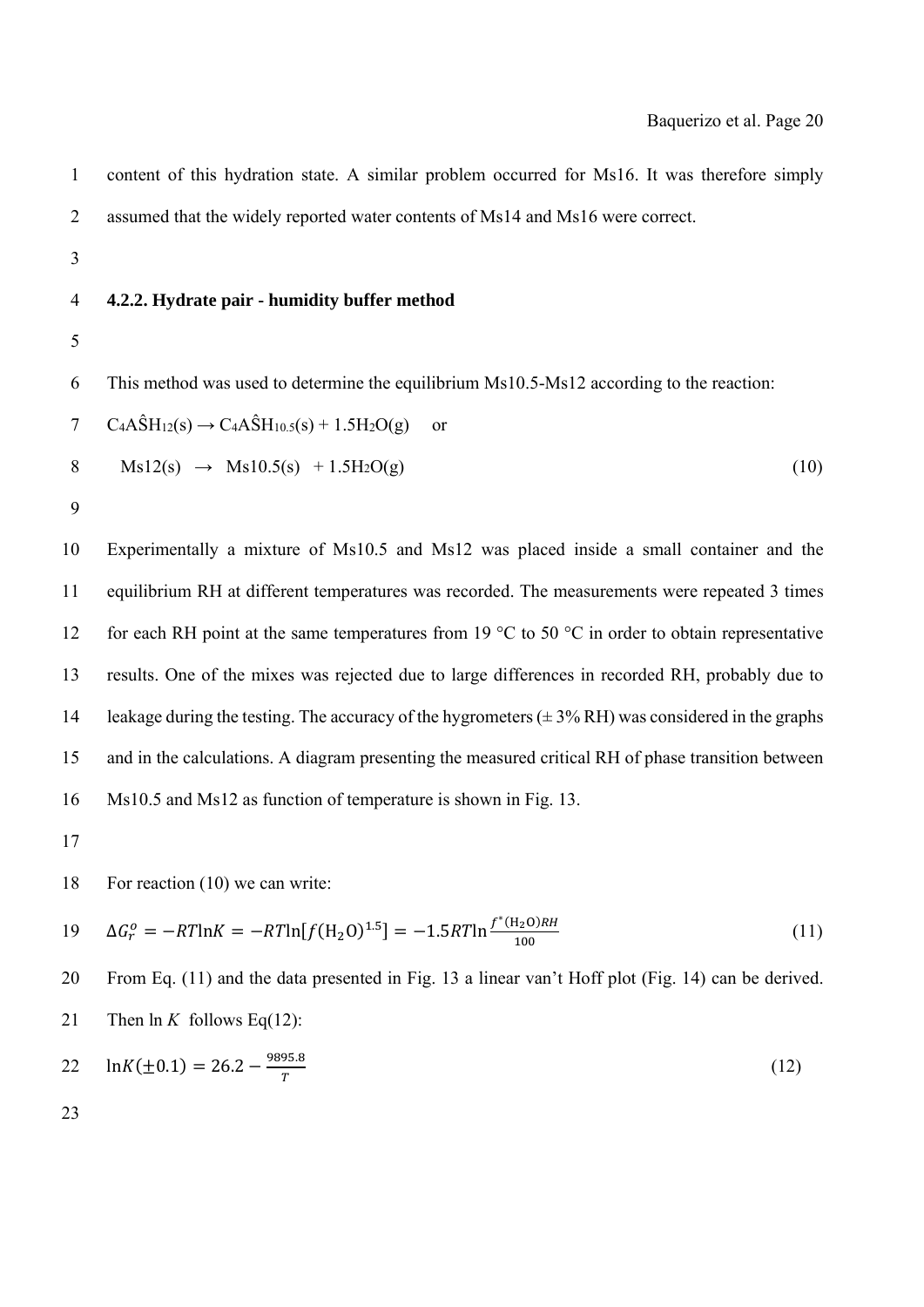| $\mathbf{1}$   | The standard thermodynamic properties $\Delta G_r$ <sup>o</sup> , $\Delta H_r$ <sup>o</sup> and $\Delta S_r$ <sup>o</sup> were calculated using Eqs. (3), (4) and |
|----------------|-------------------------------------------------------------------------------------------------------------------------------------------------------------------|
| $\overline{2}$ | (5), respectively and are shown in Fig. 14. The values are positive because reaction (10) shows a                                                                 |
| 3              | dehydration process; however, assuming a rehydration process these values would be negative.                                                                      |
| $\overline{4}$ |                                                                                                                                                                   |
| 5              | 4.2.3. Sorption balance                                                                                                                                           |
| 6              |                                                                                                                                                                   |
| 7              | A sorption balance measurement was carried out on a monosulfoaluminate sample aged at 33% RH                                                                      |
| 8              | for 12 months, thus the initial hydration state was Ms12. The sample $(10.1 \text{ mg})$ was initially                                                            |
| 9              | equilibrated at 30% RH, followed by a desorption down to 0% RH, absorption up to 97% RH and                                                                       |
| 10             | finally desorption down to the initial state (30% RH). The test lasted about 92 hours and the RH at                                                               |
| 11             | each step was kept constant during 2 to 3 hours (12 hours in the case of 0% RH). In contrast to the                                                               |
| 12             | validation test done on Na <sub>2</sub> SO <sub>4</sub> a constant mass was achieved in almost all the steps during this                                          |
| 13             | experiment and thus the mass change rate could not be used to determine the RH at which a change                                                                  |
| 14             | of hydration state took place. Nevertheless we could determine the complete sorption isotherm (Fig.                                                               |
| 15             | 15) which is also useful to determine sudden changes of mass and thus of hydration states.                                                                        |
| 16             | 4.2.4. Sorption calorimetry                                                                                                                                       |

18 A sorption calorimetry measurement was done on monosulfoaluminate at 25 °C. The sample was 19 initially vacuum-dried for 24 hours at room temperature, which means that at the beginning of the 20 test the hydration state was Ms9 (as found by TGA). The initial mass of the sample was 89.6 mg.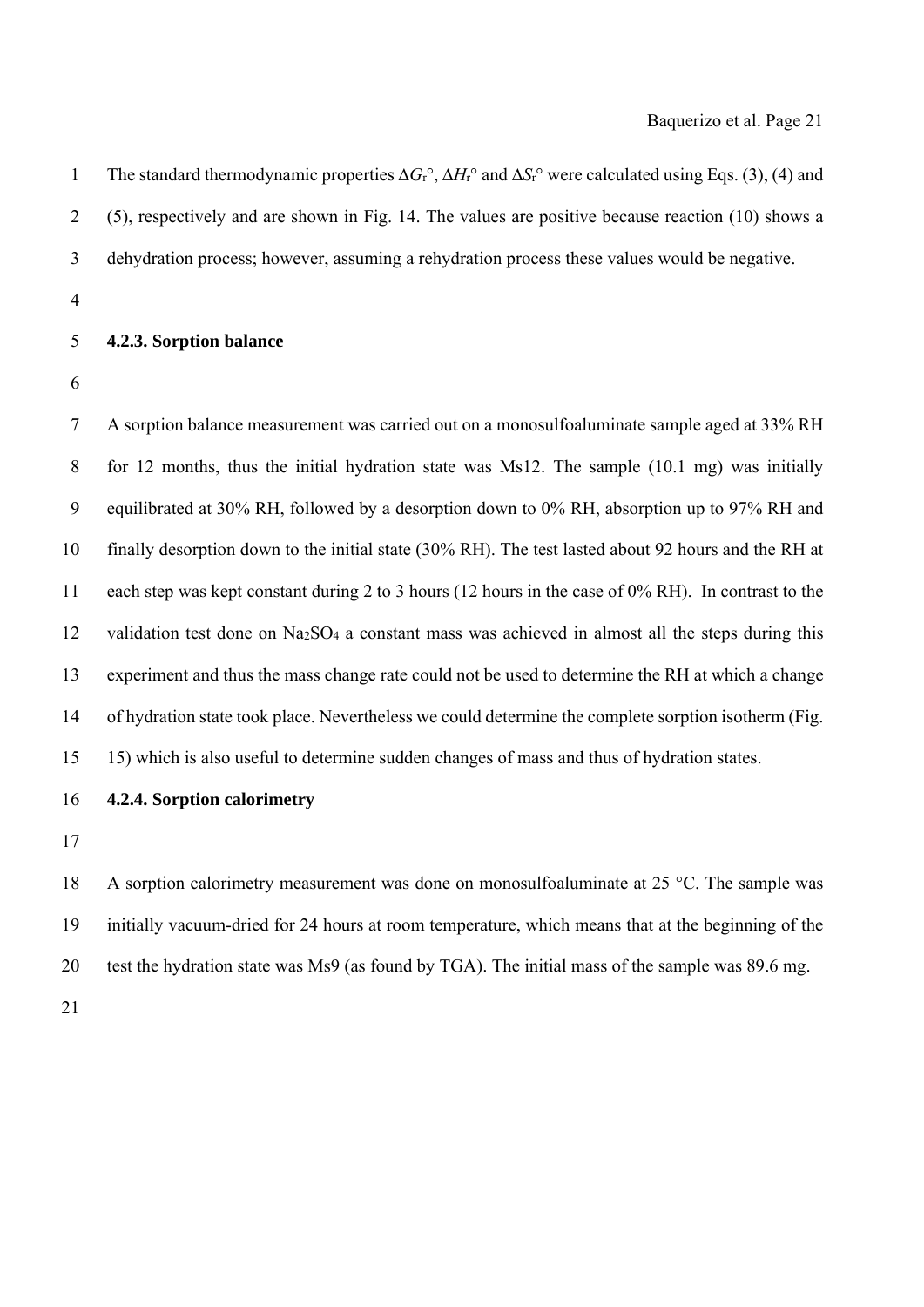1 Two hydration processes were observed (labelled 1 and 2 in Fig. 16). The calculated sorption 2 isotherm is shown in Fig. 16 and is in good agreement with the isotherm measured by sorption 3 balance.

4

5 Process 1 refers to the hydration step of Ms9 to Ms10.5 which is in very good in agreement with the 6 sorption balance measurements. Stoichiometrically this process can be described by the following 7 reaction:

$$
8 \qquad \text{Ms9(s)} + 1.5\text{H}_2\text{O(g)} \rightarrow \text{Ms10.5(s)}\tag{13}
$$

9

10 This process starts and finishes in the points *a* and *b*, respectively (see Fig. 16). As the hydrate pair 11 – humidity buffer method could not be used to calculate the thermodynamic properties of this 12 reaction/process, the experimental findings of the calorimetry measurements shows that the critical 13 RH for the transformation of Ms9 to Ms10.5 is at around 2%RH. Thus the Gibbs free energy of 14 reaction ∆*G*r° of reaction (13) can be calculated according to Eq. (3), giving a value of 27.3 kJ/mol. 15 As shown in Figure 17 the mixing enthalpy of this process is not completely constant, having an 16 average value of -1365 J/g H2O. The related sorption enthalpy *∆Hsorp* for reaction (13) can now be 17 calculated according to Eq. (6):

$$
18 \quad \Delta H_{sorp} = \Delta H_{cond} + \Delta H_{mix} = -2440 \, \text{J/g} \, \text{H}_2\text{O} - 1365 \, \text{J/g} \, \text{H}_2\text{O} = -3805 \, \text{J/g} \, \text{H}_2\text{O} =
$$

$$
19 \quad -68.6 \text{ kJ/mol H}_2\text{O}
$$

20

21 Since 1.5 moles of H2O are needed to complete the hydration reaction (13), the total standard 22 enthalpy of this reaction can be calculated as:

 $\Delta H_r^o = -68.6 \text{ kJ/mol H}_2 \cdot 1.5 = -102.8 \text{ kJ/mol}$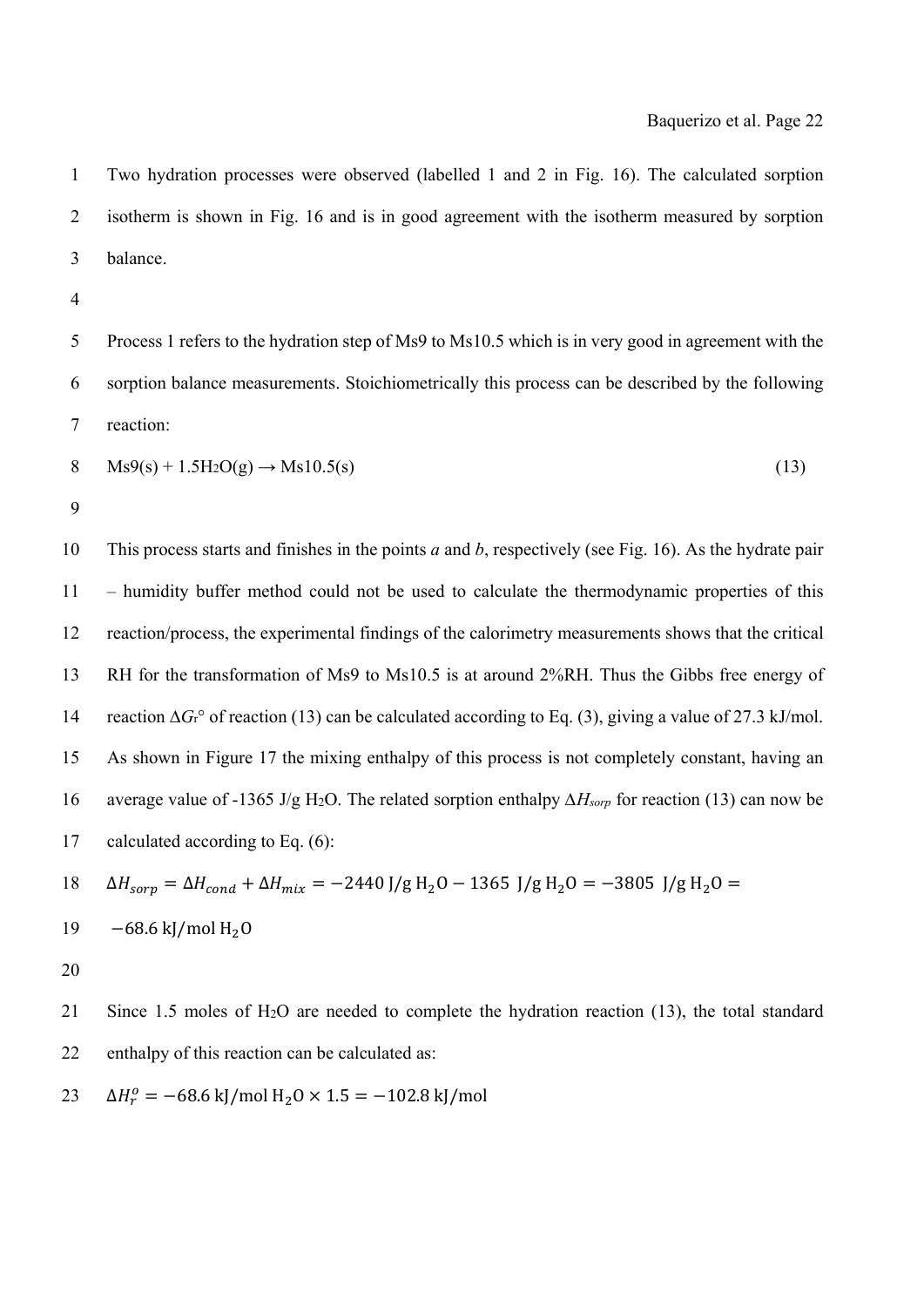2 Process 2 follows the hydration reaction (14):  $3 \text{ Ms10.5(s)} + 1.5\text{H}_2\text{O(g)} \rightarrow \text{Ms12(s)}$  (14) 4 5 This reaction was also studied with the invariant point method. As seen in Fig. 16 this process starts 6 in point *b* and finish approximately in point *c* where the mixing enthalpy is close to zero. The mixing 7 enthalpy of this second process is around -670 J  $g^{-1}$  H<sub>2</sub>O in the constant region. Following the same 8 procedure as shown in Process 1 the corresponding standard enthalpy of reaction (14) is: 9  $\Delta H_{sorp} = \Delta H_{cond} + \Delta H_{mix} = -2440 \text{ J/g H}_2O - 670 \text{ J/g H}_2O = -3110 \text{ J/g H}_2O$  $10 = -56.0 \text{ kJ/mol H}_2$  $11 \Delta H_r^o = -56.0 \text{ kJ/mol H}_2O \times 1.5 = -84.0 \text{ kJ/mol}$ 12 13 This value is in good agreement to the enthalpy of reaction calculated from the invariant point

14 method, 82.3 kJ/mol. Please note that the enthalpy value calculated with sorption calorimetry is 15 negative because the test measures an absorption process which is exothermic.

16 In addition to processes 1 and 2, an endothermic process followed by an exothermic peak is observed 17 after point *c.* As there is no significant increase in moisture content corresponding to this event, it 18 seems that it has its origin in, for example, a conformational/ morphological change that may be 19 initiated by the increase in moisture content, but does in itself not involve uptake of water. It should 20 be noted that although the thermal effect of this event is clearly seen, the uncertainty in the absolute 21 values increases significantly at high RH; thus the increase of the mixing enthalpy to positive values 22 after the sharp exothermal peak is probably an artefact as the RH then approaches 100%.

23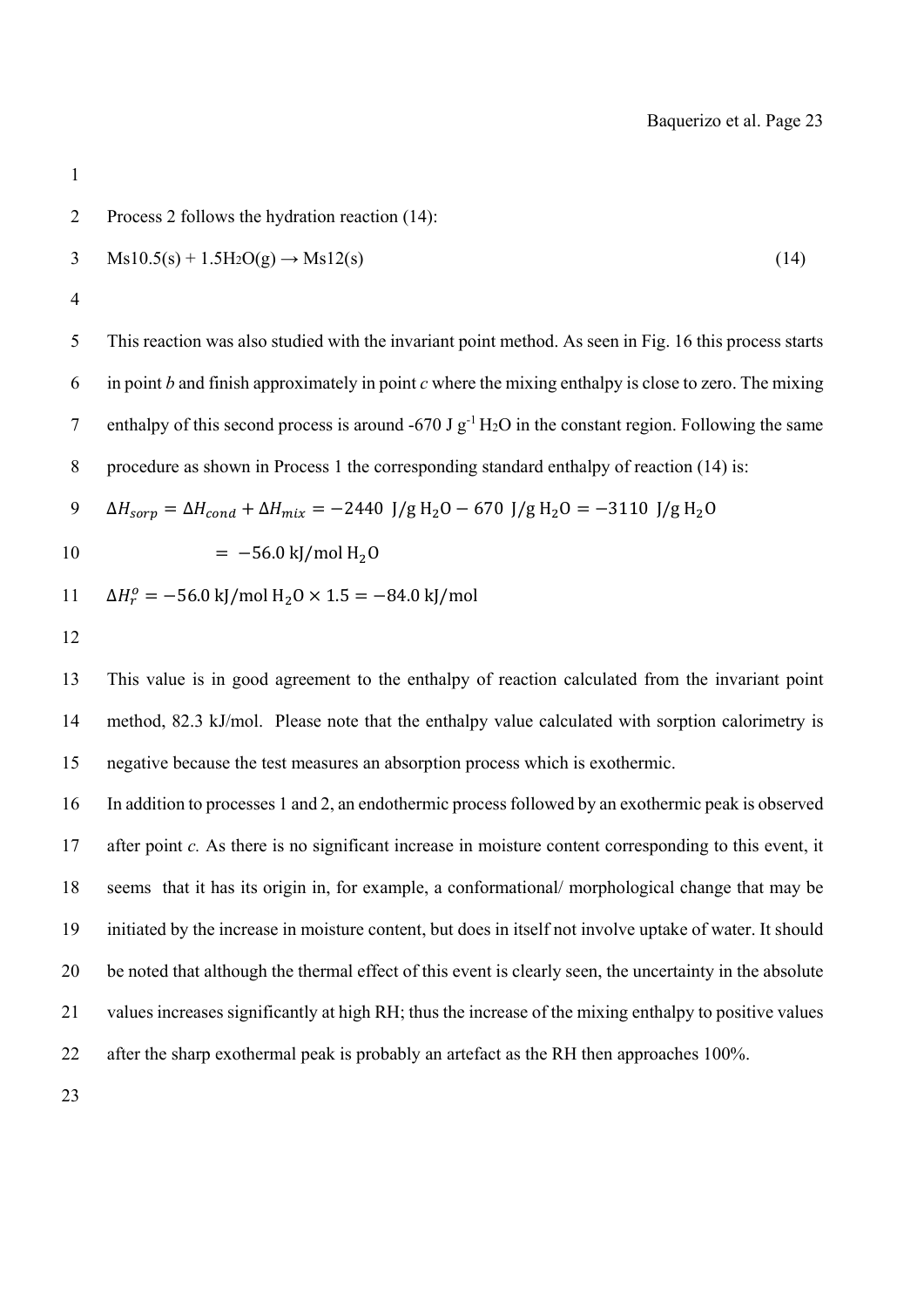1 It is worth noticing the very good agreement between the sorption isotherm measured on 2 monosulfoaluminate by sorption balance and the one calculated one by sorption calorimetry as 3 shown in Fig. 16. This clearly shows the power and reliability of this technique, which can also be 4 used to study ad/absorption processes in salts, minerals, proteins, pharmaceutical products, etc.

5

## 6 **4.2.5. Summary of results**

7

8 A summary of results obtained for monosulfoaluminate is shown in Fig. 17 and Table 4. The 9 hysteretic behavior observed in the sorption balance and XRD measurements is represented by a 10 dashed-line. In the experimental studies Ms12 is observed when Ms14 is dried at 97% RH, for this 11 reason the dehydration process Ms14  $\rightarrow$  Ms12 was assumed to take place at this RH. The 12 rehydration Ms12  $\rightarrow$  Ms14 at 25 °C was not observed by any of the techniques used in this study. 13 Thermodynamic properties of Ms16 found at 5 °C in wet conditions were not calculated due to lack 14 of data. The density values of the different hydration states of monosulfoaluminate are shown in 15 Table 5 and were calculated with Eq. (15):  $16 \t D = ZM/N_A V$  (15) 17 where *D* is the density, *Z* is the number of formula units per unit cell (which is 1.5 in our case), *M*

18 is the molecular weight of the hydration state, *V* is the unit cell volume obtained from the XRD 19 lattice parameters refinement and *NA* is the Avogadro's number.

- 20
- 21 **5. Discussion**
- 22

## 23 **5.1. Correlation between the methods and accuracy**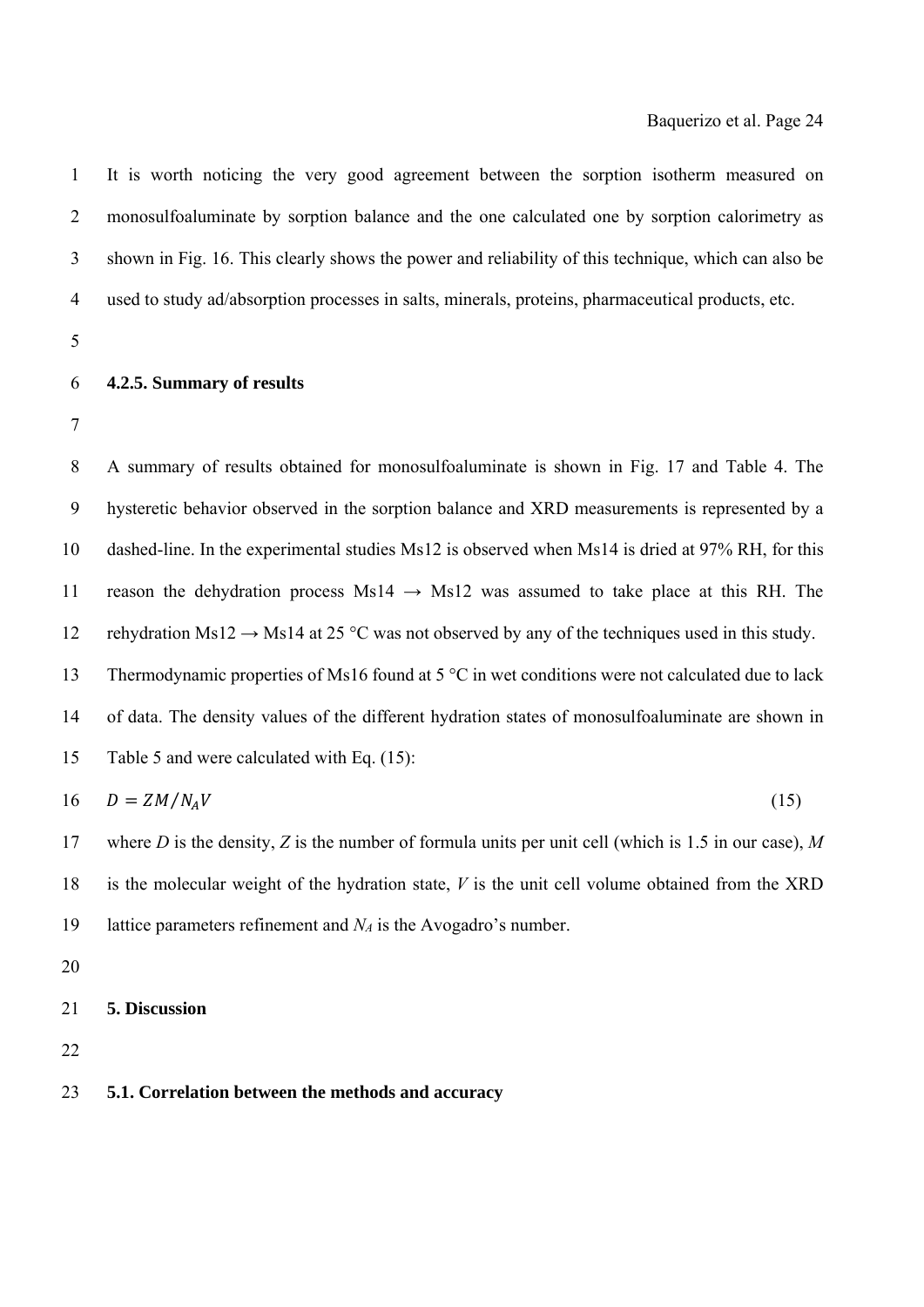3 provide important structural data about the different hydration states, they cannot derive information 4 about critical de/rehydration RH and thermodynamic properties. These were instead obtained by 5 sorption calorimetry, sorption balance and the hydrate pair – humidity buffer method. 6 Sorption calorimetry was demonstrated to be a powerful tool which can give an almost complete 7 thermodynamic description of a sorption process, although part of a measurement or a whole 8 measurement may take place at metastable conditions. This has to be kept in mind when such 9 experiments are evaluated. When calculating thermodynamic properties with the hydrate pair - 10 humidity buffer method one has to consider that the accuracy of this method is determined by the 11 hygrometers used to record RH and thus it is recommended to crosscheck the results with, for 12 instance, sorption calorimetry measurements. Nevertheless average values calculated agrees well 13 with previously reported data on Na2SO4, so despite the accuracy issue the hydrate pairs – humidity 14 buffer method proved to be a simple, reliable and fast technique to determine stability ranges of 15 different hydration states of minerals and thermodynamic properties of de/rehydration.

2 The complementarity of the different methods shown in this work is evident. While XRD and TGA

16

## 17 **5.2. Interactions between Na2SO4 and water vapor**

18

19 Na2SO4 (thenardite) and Na2SO4**·**10H2O (mirabilite) were used to validate sorption balance, sorption 20 calorimetry and the hydrate pair - humidity buffer method. The thenardite - mirabilite equilibrium 21 RH as function of temperature and the enthalpy of reaction (7) determined by the humidity buffer 22 method was in agreement with previously published data.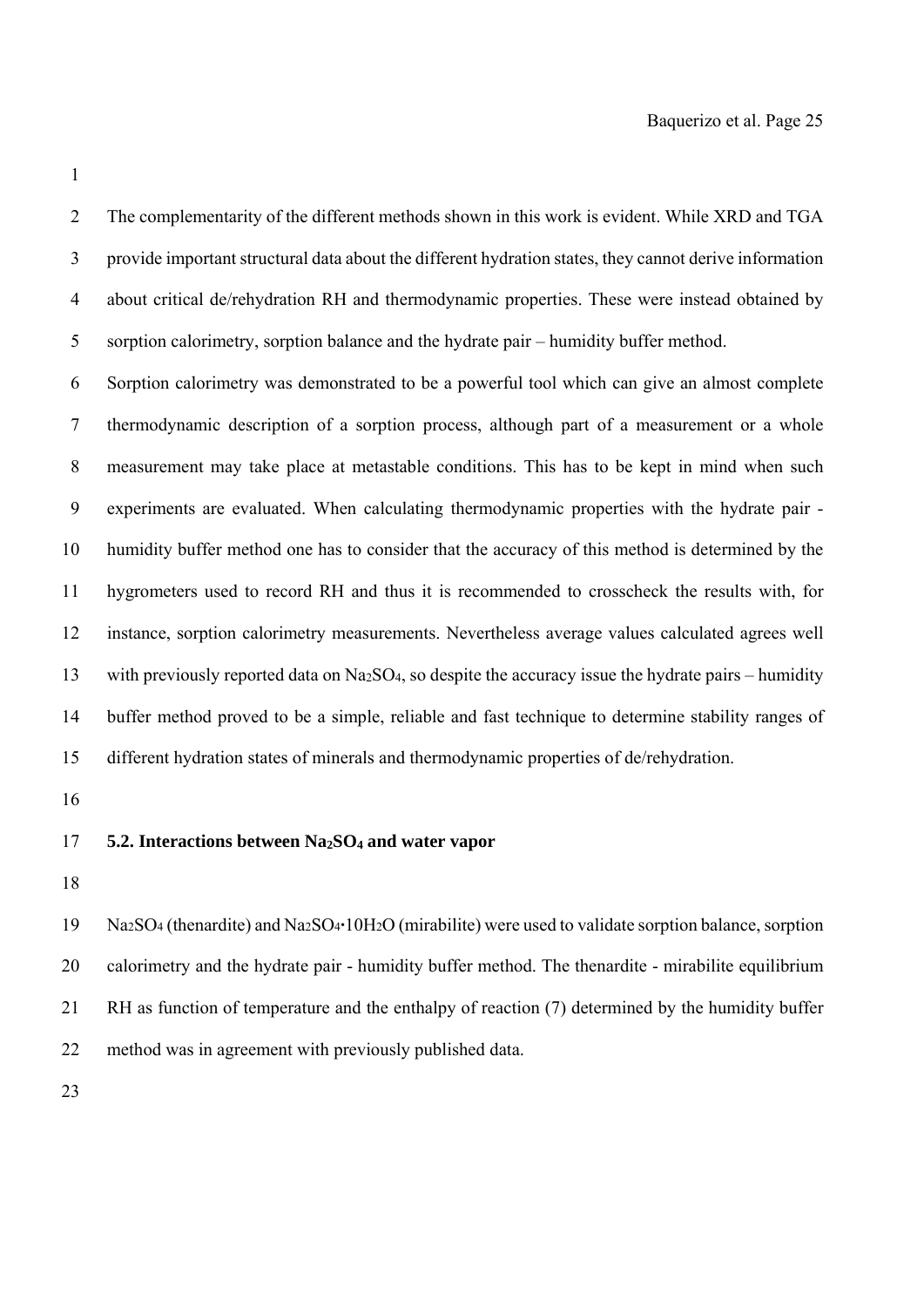1 However, during sorption balance and sorption calorimetry tests the critical RH at which the first 2 absorption process occurred on thenardite was about 87% RH (no water was absorbed below this 3 RH) which corresponds to a solution in metastable equilibrium with respect to thenardite and 4 supersaturated with respect to mirabilite [1,3,36]. The presence of a solution at the end of the 5 calorimetry test confirmed the dissolution of thenardite during the measurement. This means that 6 during an absorption process thenardite will tend to dissolve into a metastable solution with no 7 precipitation of mirabilite. This behavior was also observed by Rodriguez-Navarro et al. [2] with in 8 situ environmental scanning electron microscopy (ESEM) showing no hydration of thenardite into 9 mirabilite but dissolution; during drying they observed crystallization of both thenardite and 10 mirabilite. It has to be considered that our absorption tests took place under unconstrained conditions 11 in a free non-confined space, opposite to what happens in real conditions where the deliquescence 12 and crystallization of salts happen in porous media such as stone and building materials. In those 13 cases a reduction of water activity and different supersaturation levels due to pore size can alter the 14 dissolution behavior observed in our tests and mirabilite might precipitate upon hydration of 15 thenardite.

16

17 At the end of the first absorption process at 87% RH (as measured by sorption calorimetry) the 18 sample has absorbed  $2g H_2O/g Na_2SO_4$ , which agrees perfectly with reported values of thenardite 19 solubility [3,43]. The second process observed in the sorption calorimetry test, which starts once all 20 the initial salt has been dissolved, is dilution of the initially saturated solution into a more and more 21 dilute solution. This shows a lower mixing enthalpy compared to the dissolution process. 22 Unfortunately, we have not found literature values to compare our enthalpy results because of the 23 metastable nature of the processes.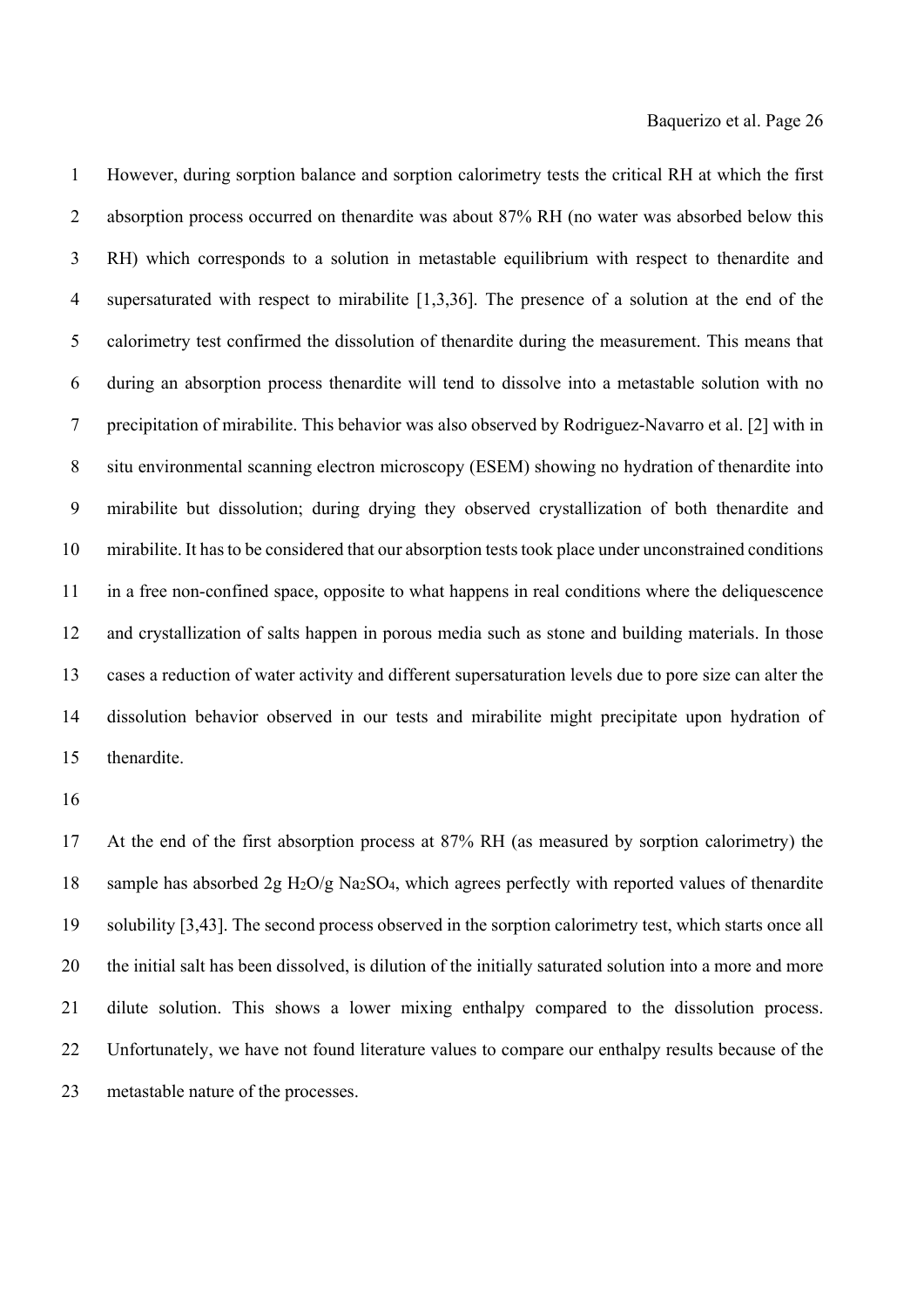## 2 **5.3. Interactions between LDH-type cement hydrates and water vapor**

3

4 Five hydration states of monosulfoaluminate were found in this study: Ms16, Ms14, Ms12, Ms10.5 5 and Ms9. Ms14 is stable under saturated conditions over 20°C and once it dehydrates to Ms12 it 6 does not rehydrate to Ms14 at room temperature. Ms9 was obtained at a water activity close to zero. 7 A hysteresis in the equilibria Ms10.5-Ms12 and Ms12-Ms14 was observed with XRD and sorption 8 balance measurements, probably due to kinetic constraints or crystal size; it is believed that the 9 larger the crystal size the longer it would take to absorb water within the structure. Another 10 possibility for the hysteretic behavior is a related activation energy of de/rehydration which might 11 be needed to remove/introduce water within the hydrate. In minerals such as clays, hysteresis can 12 occur due to a non-reversible orderliness due to changes that occur in the structure of the material 13 while water is being absorbed [45]. However during the hydrate pair – humidity buffer method the 14 equilibrium RH between Ms10.5 and Ms12 agrees with the adsorption regime. This suggests that 15 the adsorption results correspond to the real equilibrium between two coexisting hydration states. 16 Enthalpy of sorption for the reaction Ms9→Ms10.5 was calculated from sorption calorimetry 17 results, while the reaction Ms10.5→Ms12 was evaluated from both sorption calorimetry and the 18 humidity buffer method, resulting in similar values. The sorption isotherms measured with sorption 19 balance and sorption calorimetry were qualitatively and quantitatively similar. A water rich 20 hydration state, Ms16, was found in wet conditions at low temperatures  $(5 \degree C)$  by XRD. 21 Thermodynamic properties of the dehydration for the reaction Ms16→Ms14 were not calculated 22 due to lack of stability even in wet state. Our research indicates that Ms16 can occur at low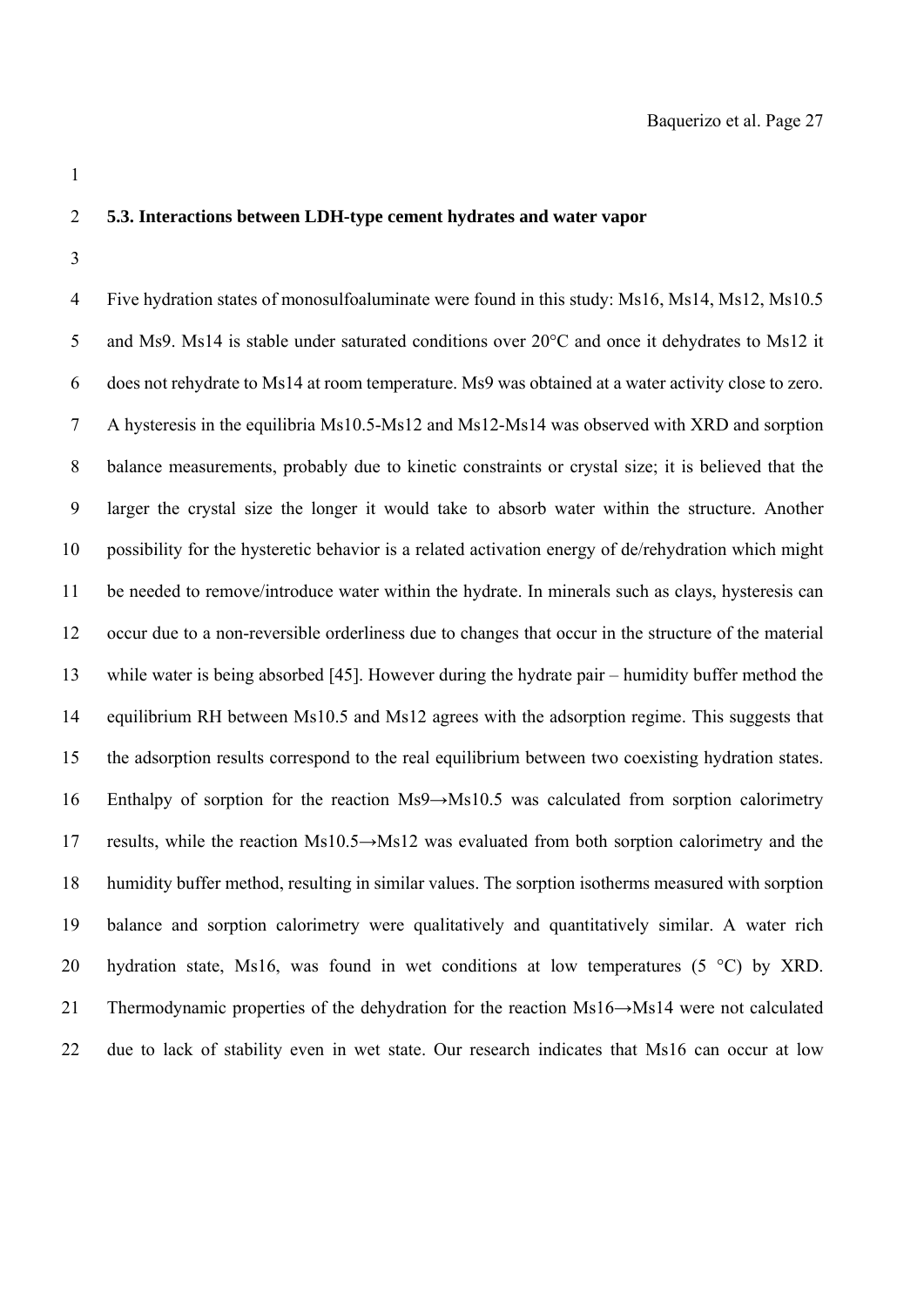- 1 temperatures, which agrees with observations done by Dosch et al. [14]. Further research is required 2 to find out under which conditions this hydration state is stable.
- 3

4 The results clearly show the impact of drying condition on crystalline cement hydrates. At room 5 temperature monosulfoaluminate will decrease about 17% in volume from Ms14 to Ms9. Although 6 in real conditions the dehydration Ms14→Ms12 can occur, it is unlikely for a concrete structure to 7 reach humidities where Ms10.5 and Ms9 are stable, 28.5% and 2% RH, respectively. Nevertheless, 8 these low humidities are easily obtained during sample preparation prior to characterization, which 9 includes vacuum drying, P-drying, solvent exchange and so on, which highlight the importance of 10 our results in connection to the analysis of a hydrated cement paste.

11

## 12 **5.4. Practical implications**

13

14 The thermodynamic properties obtained on monosulfoaluminate are the first to be reported. This 15 methodology will be subsequently used to derive stability conditions and thermodynamic properties 16 of the different hydration states of the most important AFm and AFt phases present in ordinary 17 Portland cement (OPC) and calcium aluminate cement (CAC) blended systems. This data will 18 enable the modelling of the mineralogy and volume changes of a hydrated cementitious system 19 exposed to different drying conditions. This opens the possibility to engineer cement mixes 20 containing hydrate phase assemblages which are less sensitive to changing exposure conditions 21 which can positively impact the performance and durability of cement based materials.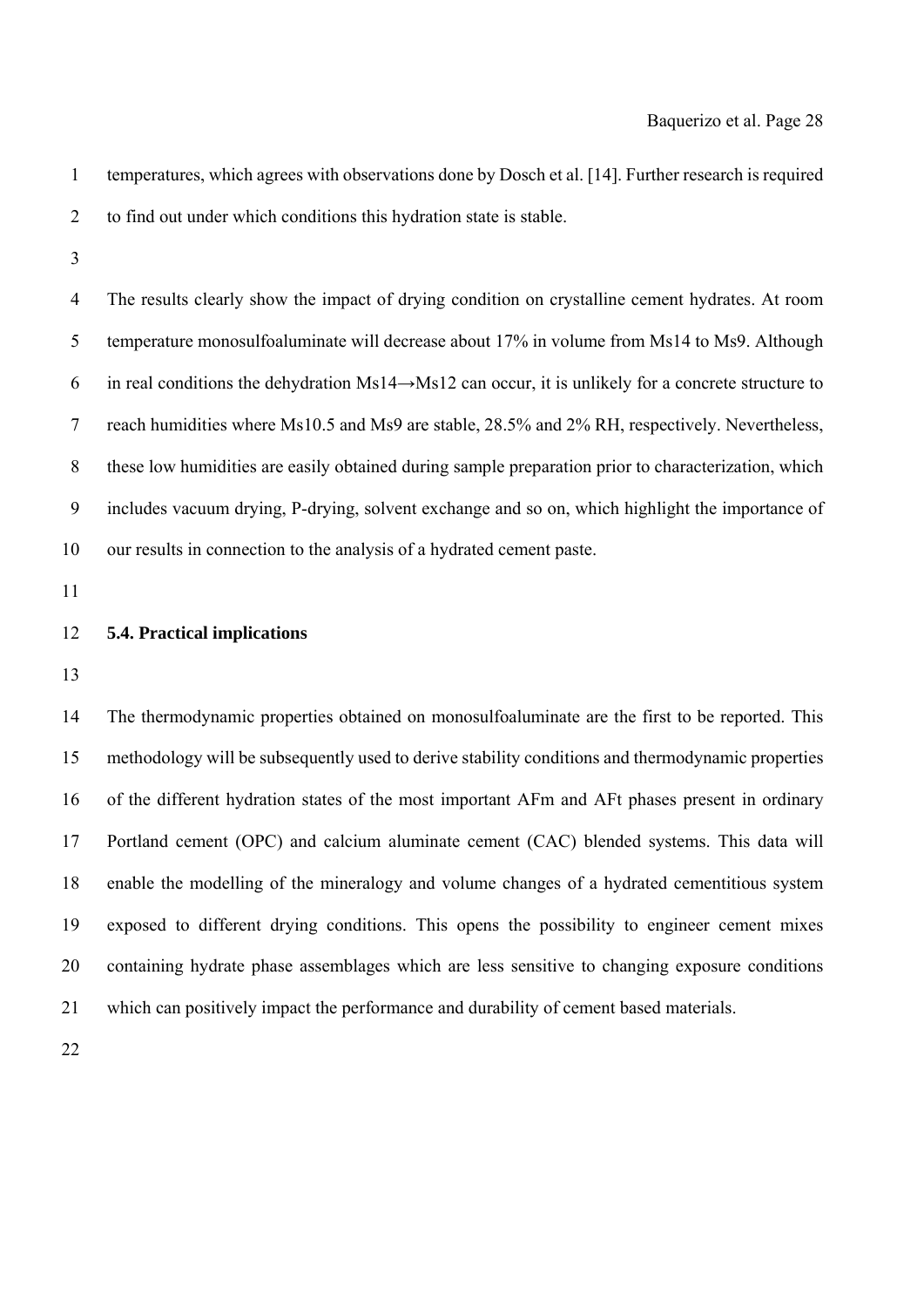# 1 **Acknowledgements**

| 3              |                     | The research leading to these results has received funding from the European Union Seventh        |
|----------------|---------------------|---------------------------------------------------------------------------------------------------|
| $\overline{4}$ |                     | Framework Programme (FP7 / 2007-2013) under grant agreement 264448. We would like to thank        |
| 5              |                     | Holcim Technology Ltd. for actively promoting cement research, especially the Innovation Function |
| 6              |                     | and the Analytical Lab of the Cement Manufacturing Function.                                      |
| $\overline{7}$ |                     |                                                                                                   |
| 8              |                     |                                                                                                   |
| 9              |                     |                                                                                                   |
| 10             |                     |                                                                                                   |
| 11             | <b>References</b>   |                                                                                                   |
| 12             | $\lceil 1 \rceil$ . | R. Flatt, Salt damage in porous materials: how high supersaturations are generated, J. Cryst.     |
| 13             |                     | Growth. 242 (2002) 435-454.                                                                       |
| 14             | $\lceil 2 \rceil$ . | C. Rodriguez-Navarro, E. Doehne, E. Sebastian, How does sodium sulfate crystallize?               |
| 15             |                     | Implications for the decay and testing of building materials, Cem. Concr. Res. 30 (2000) 1527-    |
| 16             |                     | 1534.                                                                                             |
| 17             | $\lceil 3 \rceil$ . | M. Steiger, S. Asmussen, Crystallization of sodium sulfate phases in porous materials: The        |
| 18             |                     | phase diagram Na2SO4-H2O and the generation of stress, Geochim. Cosmochim. Acta. 72               |
| 19             |                     | $(2008)$ 4291-4306.                                                                               |
| 20             | $[4]$ .             | M. Collepardi, A state-of-the-art review on delayed ettringite attack on concrete, Cem. Concr.    |
| 21             |                     | Compos. 25 (2003) 401-407.                                                                        |
| 22             | $\lceil 5 \rceil$ . | H.F.W. Taylor, C. Famy, K.L. Scrivener, Delayed ettringite formation, Cem. Concr. Res. 31         |
| 23             |                     | $(2001) 683 - 693$                                                                                |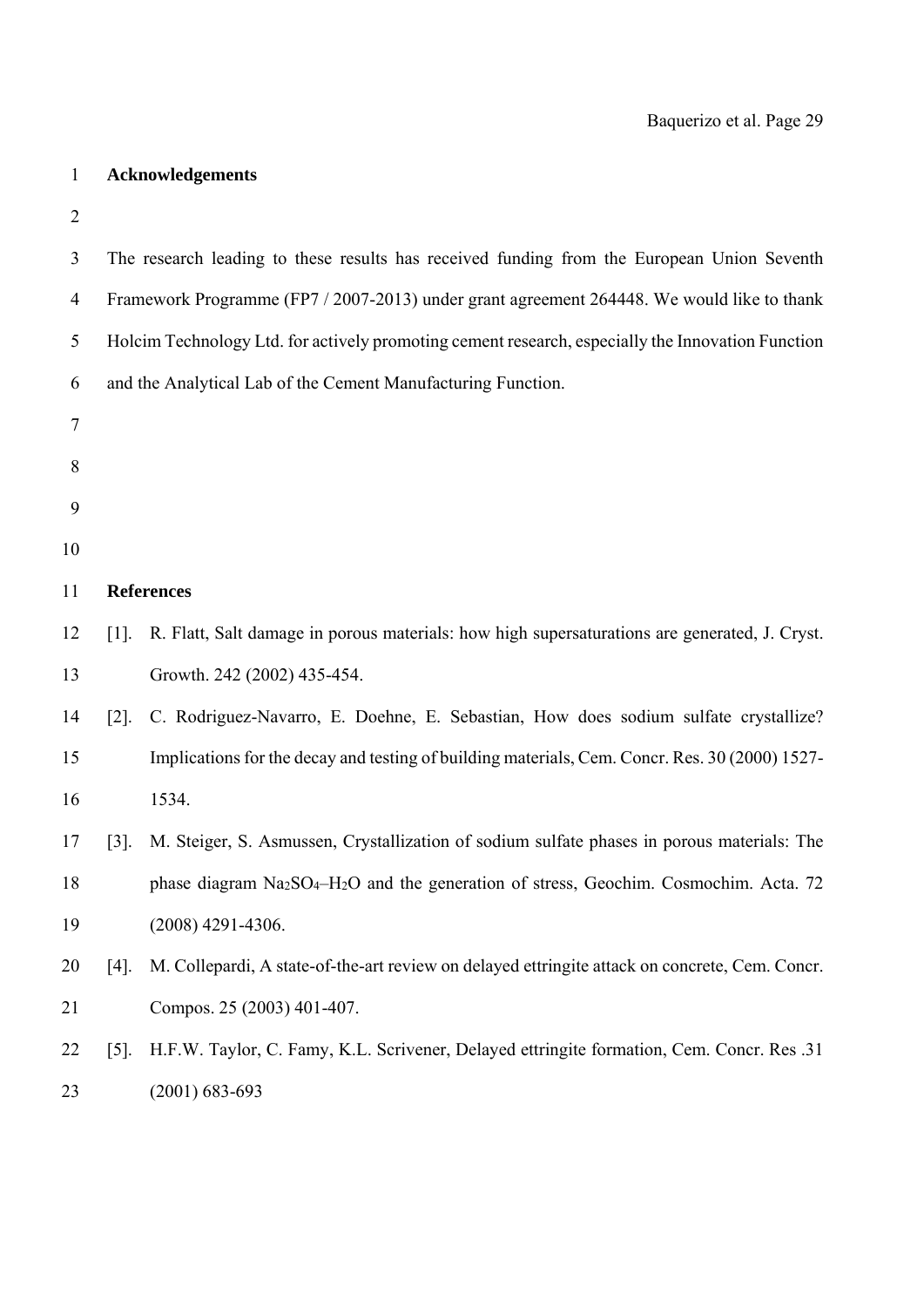| $\mathbf{1}$   | $[6]$ .             | F. Bergaya, G. Lagaly, Chapter 1 - General Introduction: Clays, Clay Minerals, and Clay         |
|----------------|---------------------|-------------------------------------------------------------------------------------------------|
| $\overline{2}$ |                     | Science, in: F. Bergaya, G. Lagaly (Eds.), Developments in Clay Science, Elsevier, 2013, pp.    |
| 3              |                     | $1-19.$                                                                                         |
| $\overline{4}$ | $\lceil 7 \rceil$ . | C. Forano, U. Costantino, V. Prévot, C. Taviot Gueho, Chapter 14.1 - Layered Double             |
| 5              |                     | Hydroxides (LDH), in: F. Bergaya, G. Lagaly (Eds.), Developments in Clay Science, Elsevier,     |
| 6              |                     | 2013, pp. 745-782.                                                                              |
| 7              | $[8]$ .             | M.F. Brigatti, E. Galan, B.K.G. Theng, Chapter 2 - Structure and Mineralogy of Clay             |
| 8              |                     | Minerals. in: F. Bergaya, G. Lagaly (Eds.), Developments in Clay Science, Elsevier, 2013,       |
| 9              |                     | pp. 21-81.                                                                                      |
| 10             | $[9]$ .             | L. Baquerizo, T. Matschei, K. Scrivener, The impact of water chemical potential on the          |
| 11             |                     | hydration states of Monosulfoaluminate, in: Proceedings of the 31th Cem. Concr. Science         |
| 12             |                     | Conference, London, England, 2011.                                                              |
| 13             |                     | [10]. H. Pöllmann, T. Runcevski, R. Dinnebier, Synthesis and characterization of layered        |
| 14             |                     | carbonated Calcium Aluminate Hydroxi Carbonate Hydrates, in: IV Int. Work Layered               |
| 15             |                     | Materials, Campinas SP, Brazil, 2012.                                                           |
| 16             |                     | [11]. H.F.W. Taylor, Cement Chemistry, second ed., Thomas Telford, London, 1997.                |
| 17             |                     | [12]. H.E. Schwiete, U. Ludwig, Crystal structures and properties of cement hydration products  |
| 18             |                     | (hydrated calcium aluminates and ferrites), in: 5th ISCC, Vol 2, 1968, pp. 37-67.               |
| 19             |                     | [13]. H. Pöllmann, Characterization of Different Water Contents of Ettringite and Kuzelite, in: |
| 20             |                     | Proceeding of the XII Int. Congress on the Chemistry of Cement, Montreal, Canada, 2007.         |
| 21             |                     | [14]. W. Dosch, H. Keller, H. Strassen, 5th ISCC, Vol 2, 1968, pp. 72-77.                       |
| 22             |                     | [15]. D. Damidot, F.P. Glasser, Thermodynamic investigation of the CaO-Al2O3-CaSO4-H2O at       |
| 23             |                     | 50°C and 85°C, Cem. Concr. Res. 22 (1992) 1179-1191.                                            |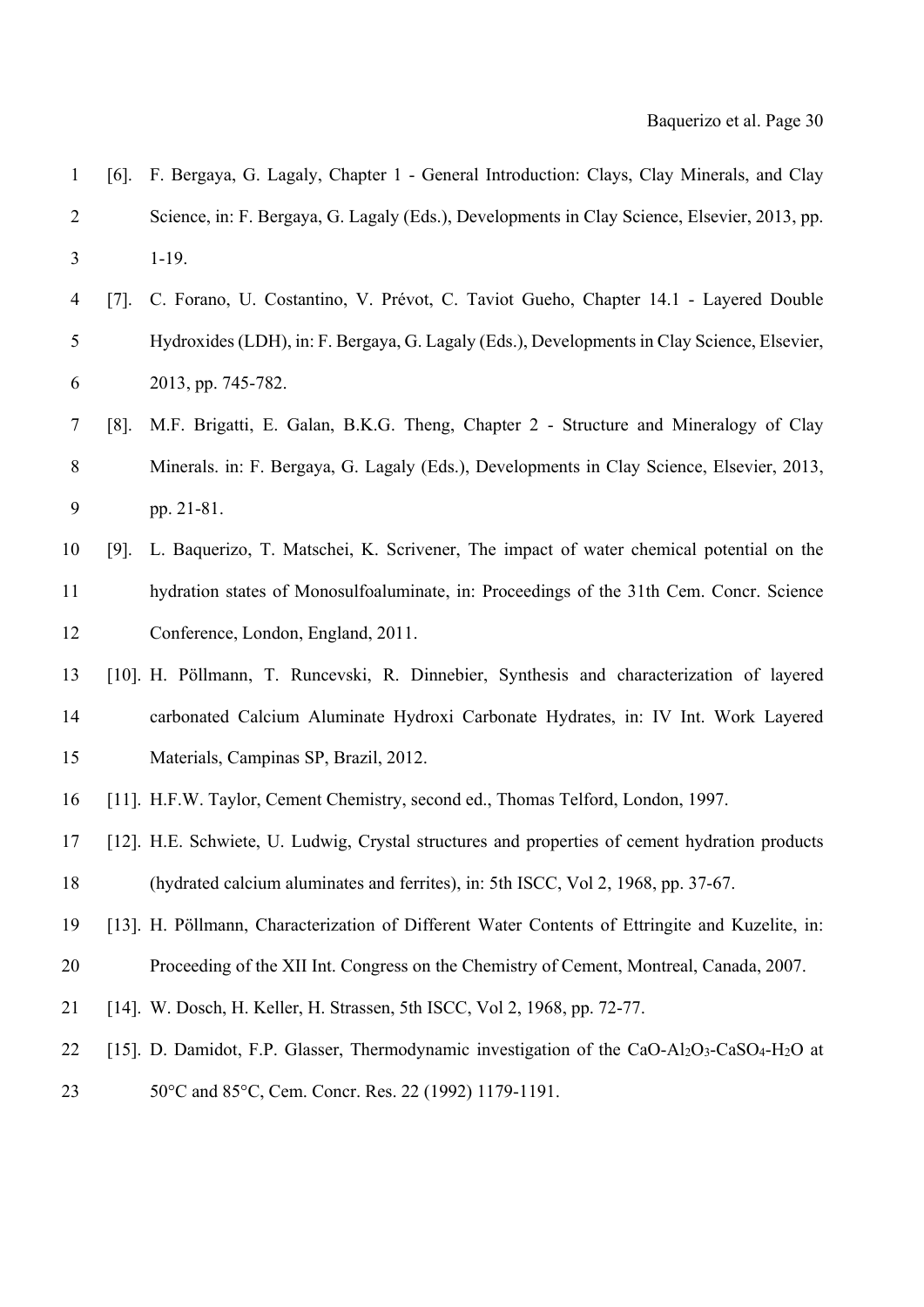| $\mathbf{1}$   | [16]. I. Kaprálik, F. Hanic, Phase relations in the subsystem $C_4A_3\overline{S}-C\overline{S}H_2-CH-H_2O$ of the system                                  |
|----------------|------------------------------------------------------------------------------------------------------------------------------------------------------------|
| $\overline{2}$ | CaO-Al <sub>2</sub> O <sub>3</sub> -C <sub>2</sub> -H <sub>2</sub> O referred to hydration of sulphoaluminate cement, Cem Concr Res 19                     |
| 3              | $(1989) 89-102.$                                                                                                                                           |
| 4              | [17]. H.J. Kuzel, Initial Hydration Reactions and Mechanisms of Delayed Ettringite Formation in                                                            |
| 5              | Portland Cements, Cem. Concr. Compos. 18 (1996) 195-203.                                                                                                   |
| 6              | [18]. H. Pöllmann, Die Kristallchemie der Neubildungen bei Einwirkung von Schadstoffen auf                                                                 |
| 7              | hydraulische Bindemittel, PhD Dissertation, University of Erlangen-Nuernberg, 1984.                                                                        |
| 8              | [19]. M.H. Robert, Calcium Aluminate Hydrates and Related Basic Salt Solid Solutions, in: 5th                                                              |
| 9              | ISCC, Vol 2, 1968, pp. 104-117.                                                                                                                            |
| 10             | [20]. R. Fischer, H.J. Kuzel, Reinvestigation of the system C <sub>4</sub> A·nH <sub>2</sub> O - C <sub>4</sub> A·CO <sub>2</sub> ·nH <sub>2</sub> O, Cem. |
| 11             | Concr. Res. 12 (1982) 517-526.                                                                                                                             |
| 12             | [21]. M. Francois, G. Renaudin, O. Evrard, A Cementitious Compound with Composition                                                                        |
| 13             | 3CaO·Al2O3·CaCO3·11H2O, Acta Cryst. C54 (1998) 1214-1217.                                                                                                  |
| 14             | [22]. T. Runcevski, R.E. Dinnebier, O.V. Magdysyuk, H. Pöllmann, Crystal structures of calcium                                                             |
| 15             | hemicarboaluminate and carbonated calcium hemicarboaluminate from synchrotron powder                                                                       |
| 16             | diffraction data, Acta Cryst. B68 (2012) 493-500.                                                                                                          |
| 17             | [23]. G. Renaudin, Y. Filinchuk, J. Neubauer, F. Goetz-Neunhoeffer, A comparative structural                                                               |
| 18             | study of wet and dried ettringite, Cem. Concr. Res. 40 (2010) 370-375.                                                                                     |
| 19             | [24]. K.J. Parkinson, W. Day, Water Vapour Calibration using Salt Hydrate Transitions, J. Exp.                                                             |
| 20             | Bot. 32 (1981) 411-418.                                                                                                                                    |
| 21             | [25]. G.M. Richardson, R.S. Malthus, Salts for static control of humidity at relatively low levels,                                                        |
| 22             | J. Appl. Chem. 5 (1955) 557-567,                                                                                                                           |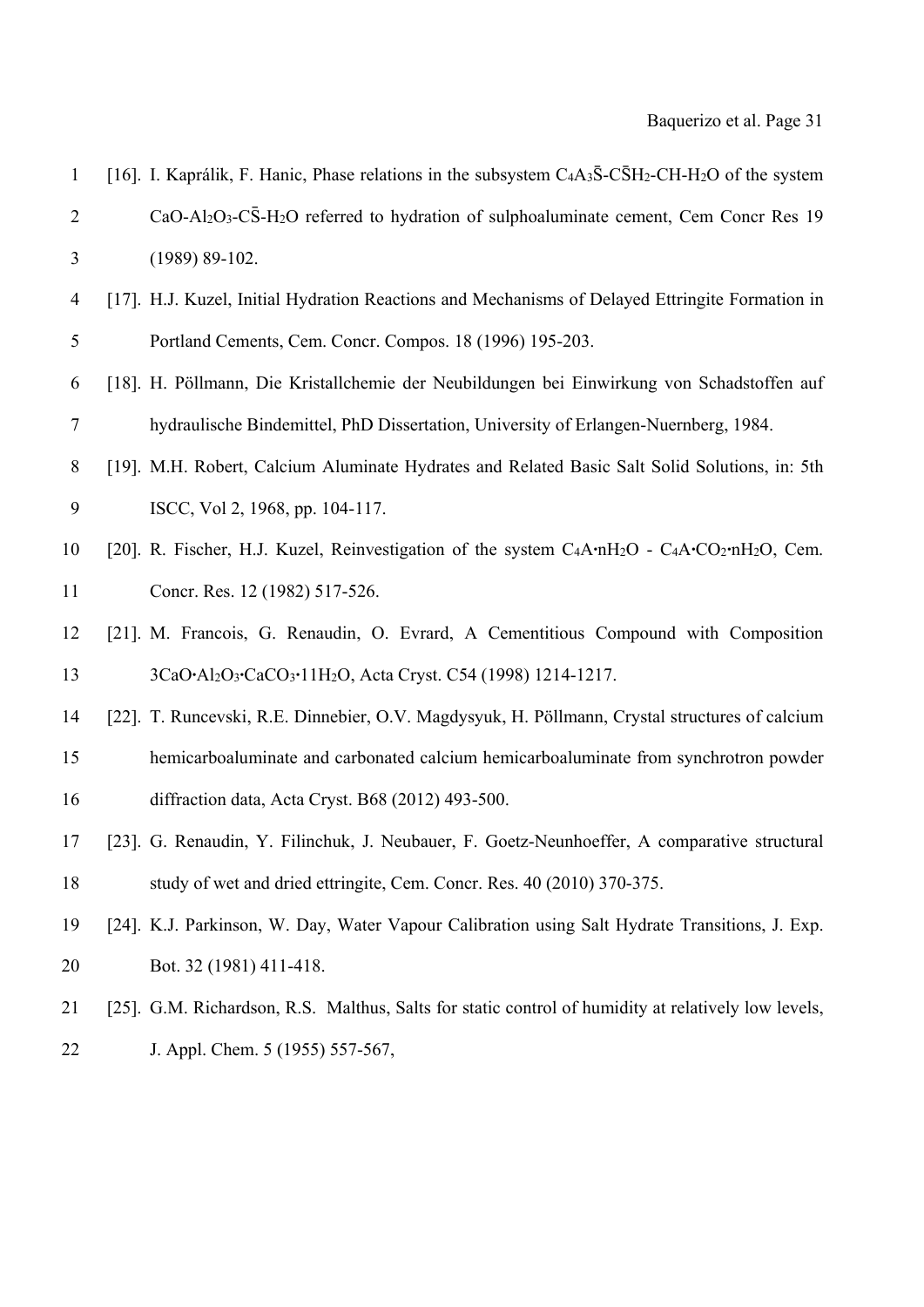| $\mathbf{1}$ | [26]. I.M. Chou, R.R. Seal II, B.S. Hemingway, Humidity buffers and their application to the                         |
|--------------|----------------------------------------------------------------------------------------------------------------------|
| 2            | studies of dehydration reactions of sulfate salts at 0.1 Mpa, Am. Geophys., Union Trans. 79                          |
| 3            | $(1998)$ S364.                                                                                                       |
| 4            | [27]. I.M. Chou, R.R. Seal II, B.S. Hemingway, Determination of melanterite-rozenite and                             |
| 5            | chalcanthite-bonattite equilibria by humidity measurements at 0.1MPa, Am. Mineral. 87                                |
| 6            | $(2002)$ 108-114.                                                                                                    |
| 7            | [28]. I.M. Chou, R.R. Seal II, Determination of epsomite-hexahydrite equilibria by the humidity-                     |
| 8            | buffer technique at 0.1MPa with implications for phase equilibria in the system MgSO <sub>4</sub> -H <sub>2</sub> O, |
| 9            | Astrobiology 3 (2003) 619-630.                                                                                       |
| 10           | [29]. I.M. Chou, R.R. Seal II, Determination of goslarite-bianchite equilibria by the humidity-buffer                |
| 11           | technique at 0.1MPa, Chem. Geol. 215 (2005) 517-523.                                                                 |
| 12           | [30]. I.M. Chou, R.R. Seal II, Acquisition and Evaluation of Thermodynamic Data for Morenosite-                      |
| 13           | Retgersite Equilibria at 0.1 MPa, Am. Mineral. 88 (2003) 1943-1948.                                                  |
| 14           | [31]. T. Matschei, Thermodynamics of Cement Hydration. PhD Dissertation, University of                               |
| 15           | Aberdeen, 2007.                                                                                                      |
| 16           | [32]. L. Greenspan, Humidity fixed points of binary saturated aqueous solutions, J. Res. Nat. Bur.                   |
| 17           | Standards Sect. A 81 (1977) 89-96.                                                                                   |
| 18           | [33]. A. Le Bail, H. Duroy, J.L. Fourquet, Ab-initio structure determination of LiSbWO6 by X-ray                     |
| 19           | powder diffraction, Mat. Res. Bull. 23 (1988) 447-452.                                                               |
| 20           | [34]. R. Allmann, Refinement of the hybrid layer structure $[Ca_2Al(OH)_6]^+ \cdot [1/2SO_4 \cdot 3H_2O]^-,$ Neues   |
| 21           | Jb. Miner. Monat. (1977) 136-144.                                                                                    |
| 22           | [35]. J.F. Young, Humidity control in the laboratory using salt solutions – a review, J. Appl. Chem.                 |
| 23           | 17 (1967) 241-245.                                                                                                   |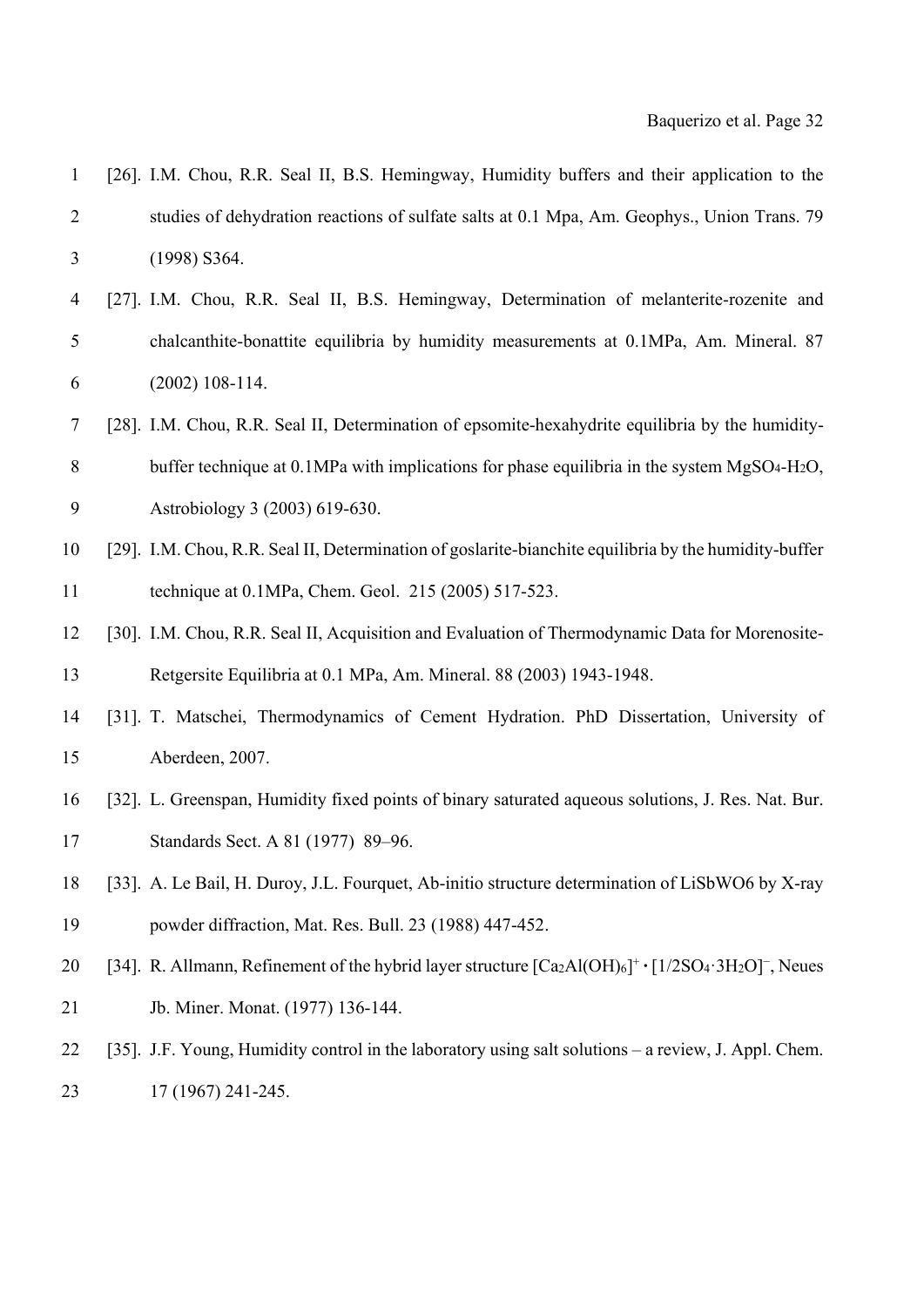| $\mathbf{1}$   | [36]. K. Linnow, Salt damage in porous materials: an XRD investigation, PhD dissertation,                                                                                              |
|----------------|----------------------------------------------------------------------------------------------------------------------------------------------------------------------------------------|
| $\overline{c}$ | Universität Hamburg, 2007.                                                                                                                                                             |
| 3              | [37]. D.R. Williams, The characterisation of powders by gravimetric water vapor sorption, Int.                                                                                         |
| 4              | Labmate. 20 (1995) 40-42.                                                                                                                                                              |
| 5              | [38]. L. Wadsö, A. Anderberg, I. Ålund, O. Söderman, An improved method to validate the relative                                                                                       |
| 6              | humidity generation in sorption balances, Eur. J. Pharm. Biopharm. 72(1) (2009) 99-104                                                                                                 |
| 7              | [39]. L. Wadsö, N. Markova, Comparison of three methods to find the vapor activity of a hydration                                                                                      |
| $8\,$          | step, Eur. J. Pharm. Biopharm. 51(1) (2001) 77-81.                                                                                                                                     |
| 9              | [40]. L. Wadsö, N. Markova, A double twin isothermal microcalorimeter, Thermochim. Acta 360                                                                                            |
| 10             | $(2000)$ 101-107.                                                                                                                                                                      |
| 11             | [41]. L. Wadsö, N. Markova, A method to simultaneously determine sorption isotherms and                                                                                                |
| 12             | sorption enthalpies with a double twin microcalorimeter, Rev. Sci. Instrum. 73 (2002) 2743-                                                                                            |
| 13             | 2754.                                                                                                                                                                                  |
| 14             | [42]. S.E.D. Hamad, A study of the reaction Na <sub>2</sub> SO <sub>4</sub> ·10H <sub>2</sub> O $\rightarrow$ Na <sub>2</sub> SO <sub>4</sub> + 10 H <sub>2</sub> O in the temperature |
| 15             | range 0 to 25°C, Thermochim. Acta 17 (1976) 85–96.                                                                                                                                     |
| 16             | [43]. P. Marliacy, R. Solimand, M. Bouroukb, L. Schuffenecker, Thermodynamics of                                                                                                       |
| 17             | crystallization of sodium sulfate decahydrate in H <sub>2</sub> O-NaCl-Na <sub>2</sub> SO <sub>4</sub> : application to                                                                |
| 18             | Na <sub>2</sub> SO <sub>4</sub> ·10H <sub>2</sub> O-based latent heat storage materials, Thermochim. Acta 344 (2000) 85-94.                                                            |
| 19             | [44]. R. Espinoza, G. Scherer, Crystallization of sodium sulfate salts in limestone, Environ. Geol.                                                                                    |
| 20             | 56 (2008) 605-621.                                                                                                                                                                     |
| 21             | [45]. M.H. Fu, Z. Zhang, P.F. Low, Changes in the properties of a montmorillonite-water system                                                                                         |
| 22             | during the adsorption and desorption of water: hysteresis, Clays Clay Miner. 38 (1990) 485-                                                                                            |
| 23             | 492.                                                                                                                                                                                   |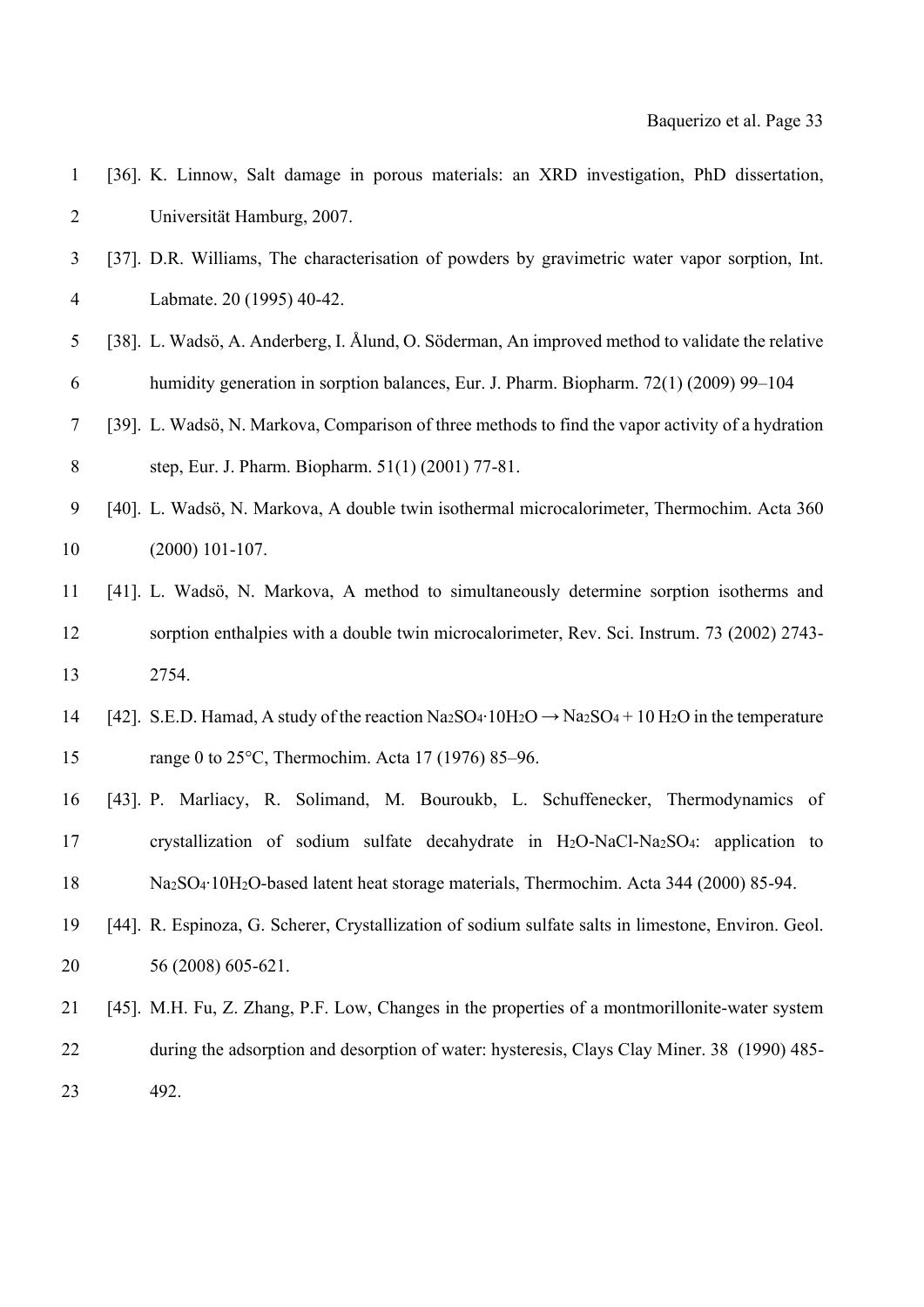- 
- 

# **List of Figures**



**Fig. 1.** RH/T phase diagram of the system A - H2O



- **Fig. 2.** Schematic picture of the sorption balance. Rw and Rd are mass flow controllers for the
- 14 saturated and dry gas; S is the saturator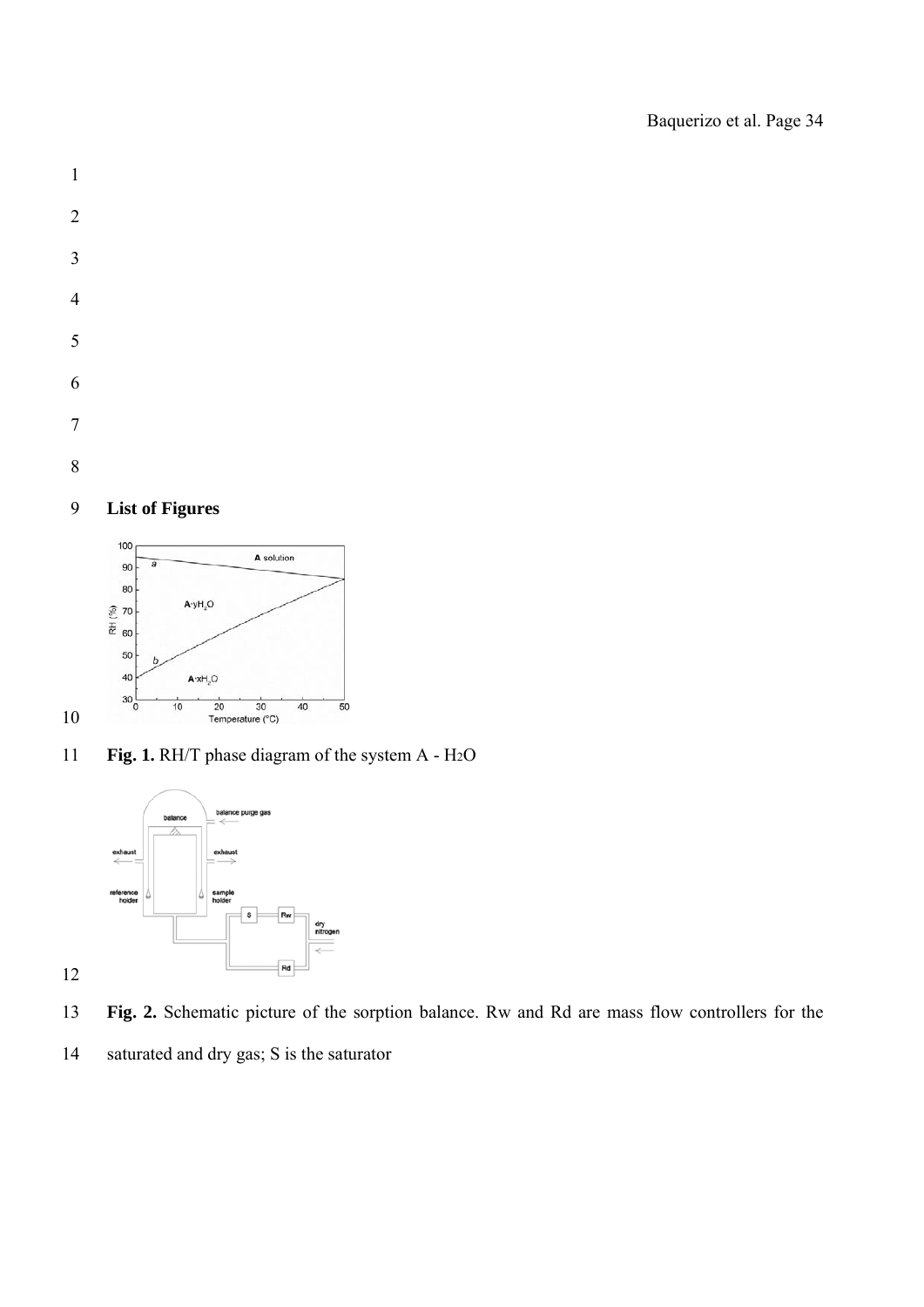

2 **Fig. 3.** Schematic graphic of the sorption ampoule. A dry sample is loaded in the bottom chamber

3 and water is injected in the top chamber, where thermal power of sorption (*P*sorp) and thermal power

4 of evaporation (*P*vap) are continuously measured by two twin microcalorimeters, respectively.



6 **Fig. 4.** RH/T phase diagram of the system Na2SO4 + H2O at 0.1 MPa (taken from Linnow [36]). 7 The filled and open dots are our experimental results using the hydrate pair - humidity buffer 8 method.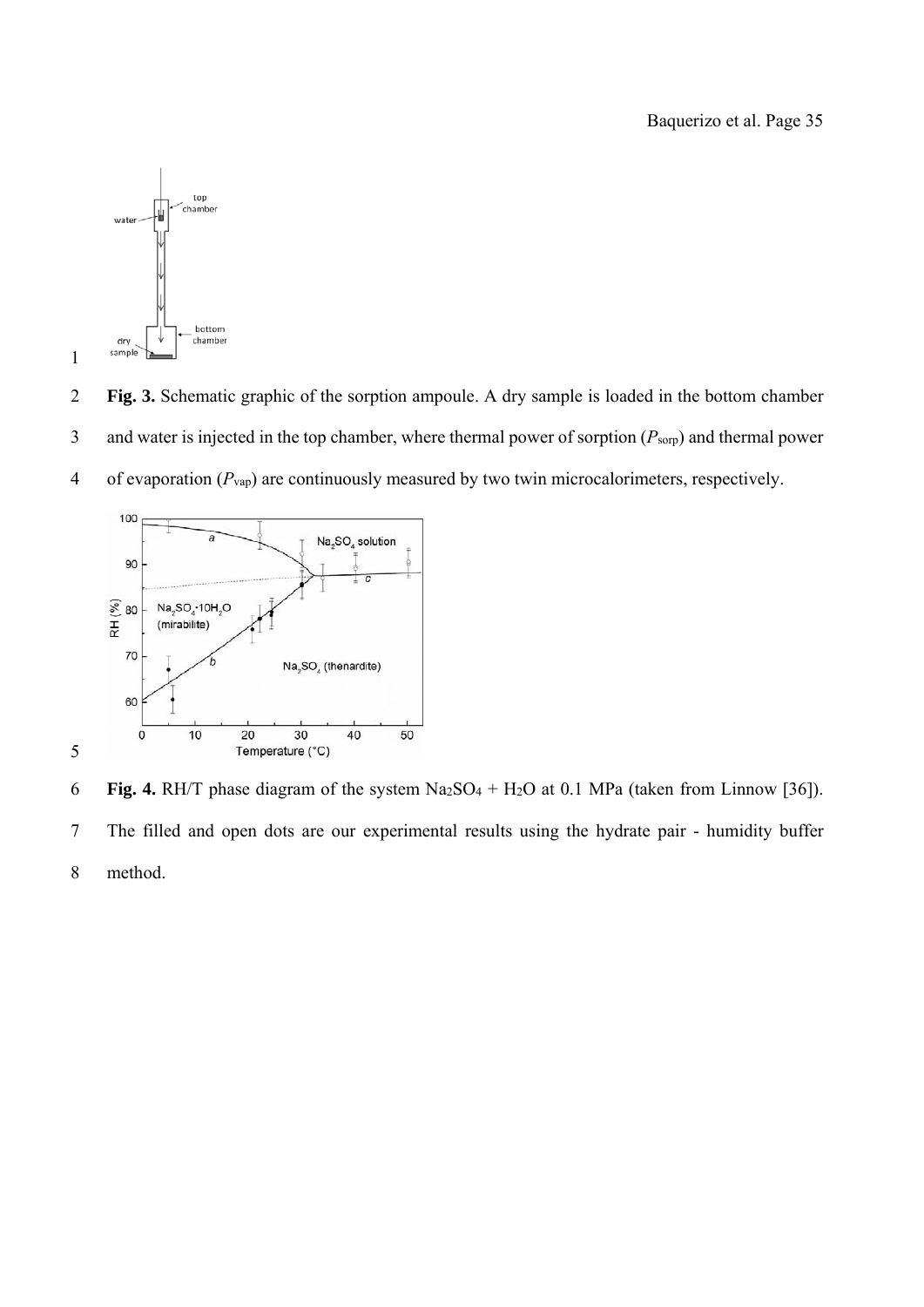

**Fig. 5.** Van't Hoff plot of our experimental results at different temperatures for reaction (7). Dashed





- **Fig. 6.** a) RH step-wised program for the sorption balance. b) Mass change of sample. (c) dm/dt of
- 6 sample.

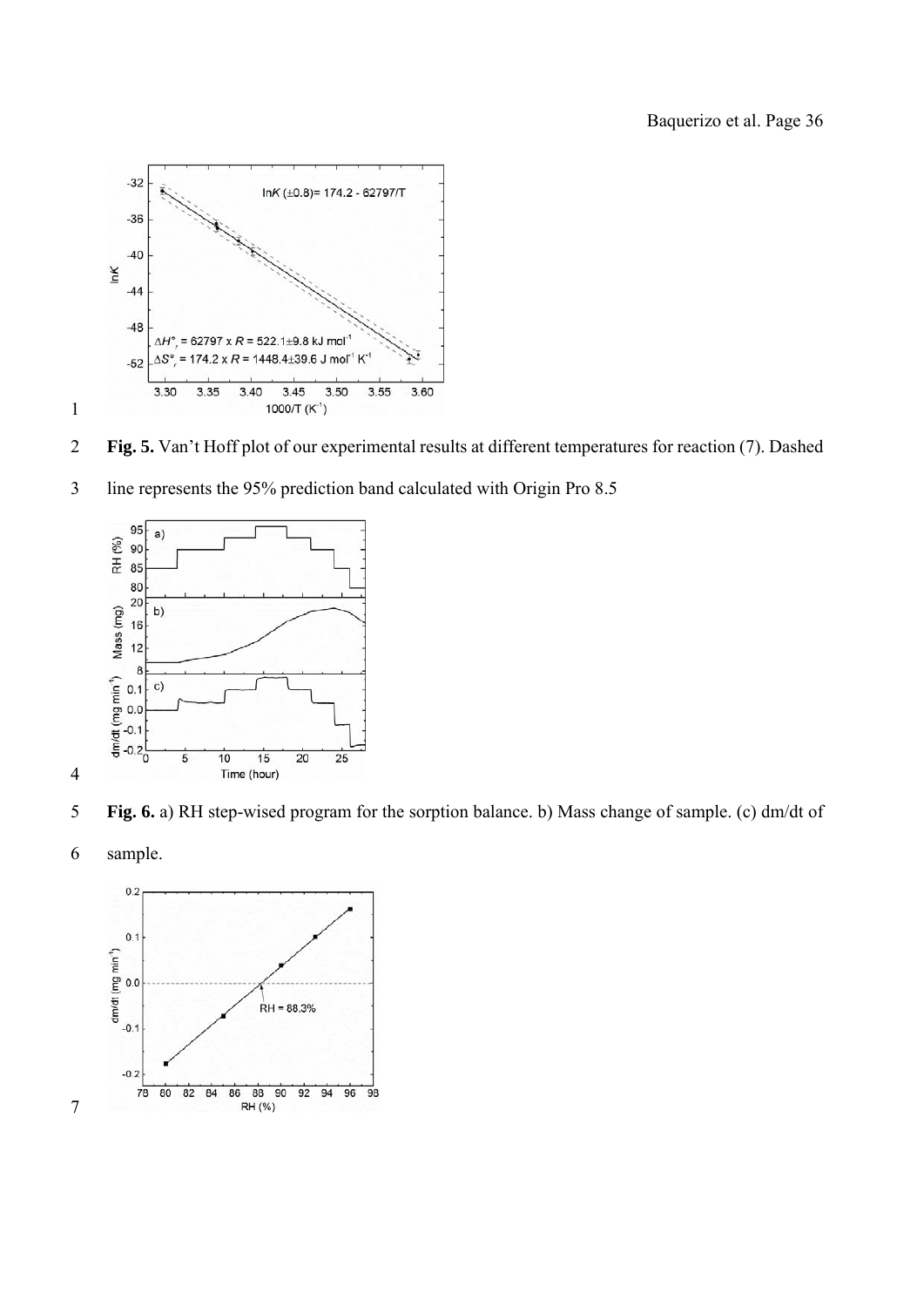

## 1 **Fig. 7.** Calculated RH of deliquescence of Na2SO4

3 **Fig. 8.** The results of two measurements on thenardite with sorption calorimetry. The left diagram 4 shows the sorption isotherm and the right one the mixing enthalpy as function of the moisture 5 content (note that this graph is plotted with the mixing enthalpy on the x axis in order to compare 6 it with the sorption isotherm graph). The y axes water absorbed and moisture content are 7 proportional.



9 **Fig. 9.** SEM picture of monosulfoaluminate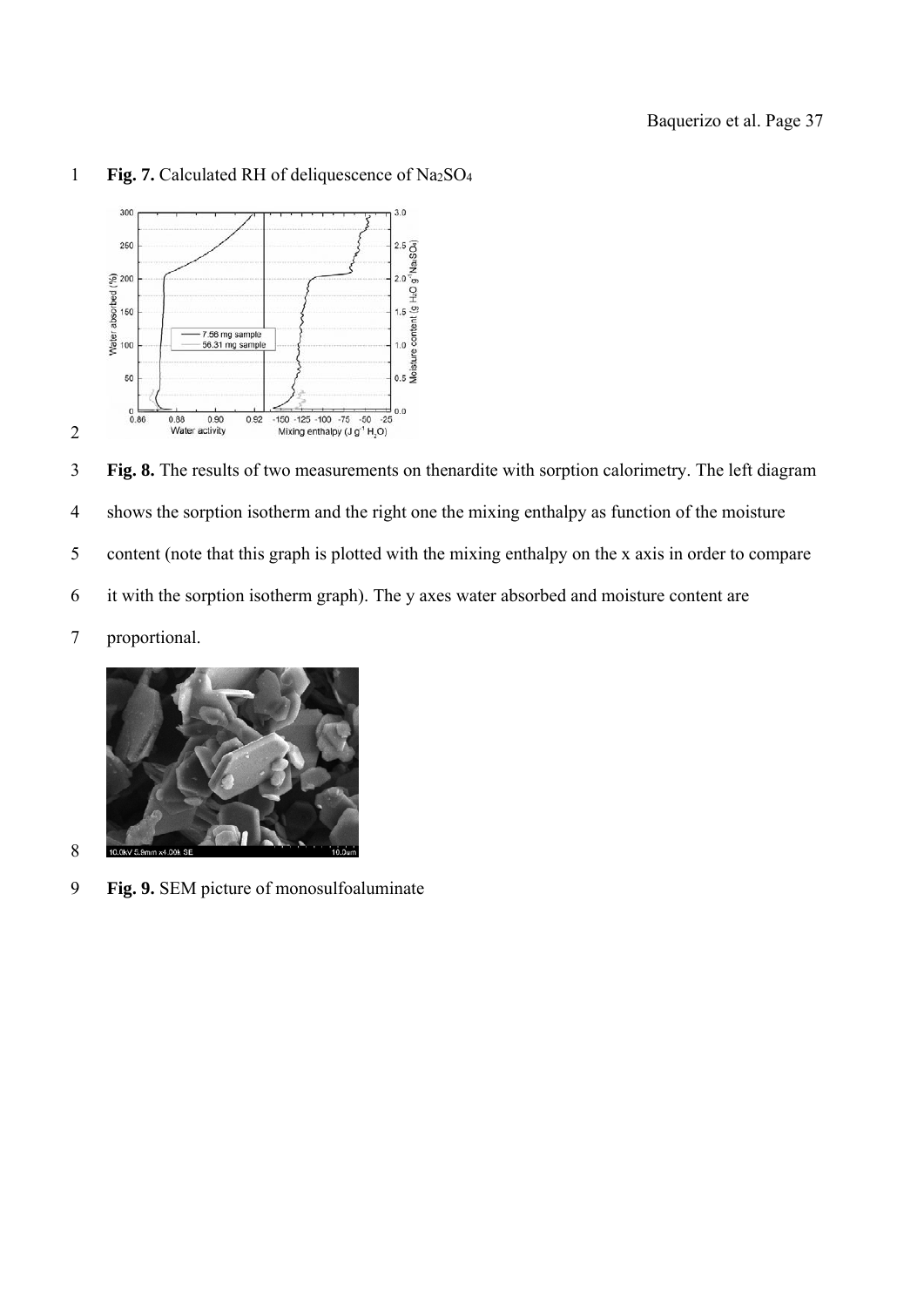





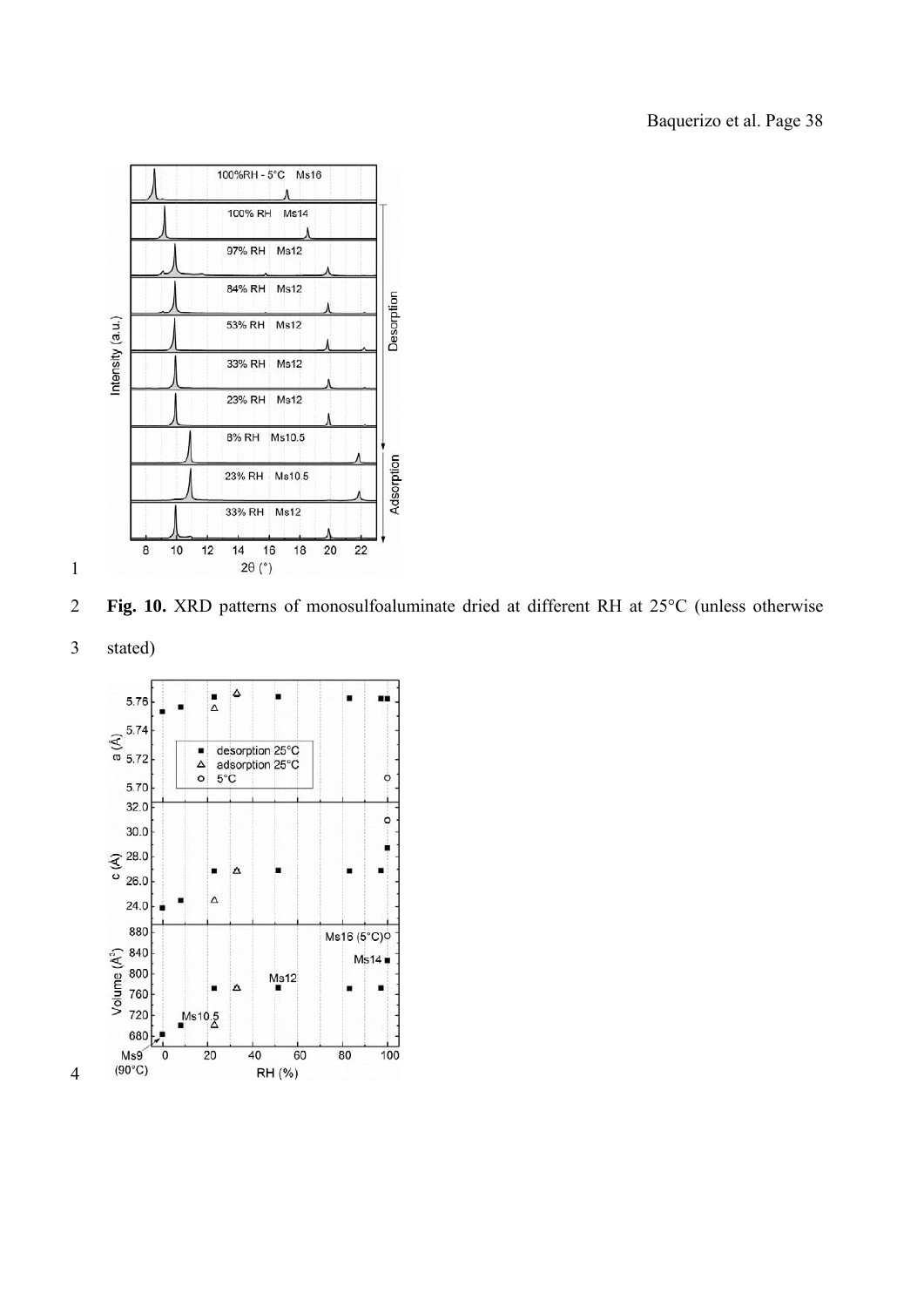**Fig. 11.** Refined lattice parameter and volume of the lattice of monosulfoaluminate dried at different



2 RH at 25°C (unless otherwise stated)

**Fig. 12.** TGA of monosulfoaluminate dried at different conditions at 25°C



**Fig. 13.** Ms10.5-Ms12 equilibria at 0.1 MPa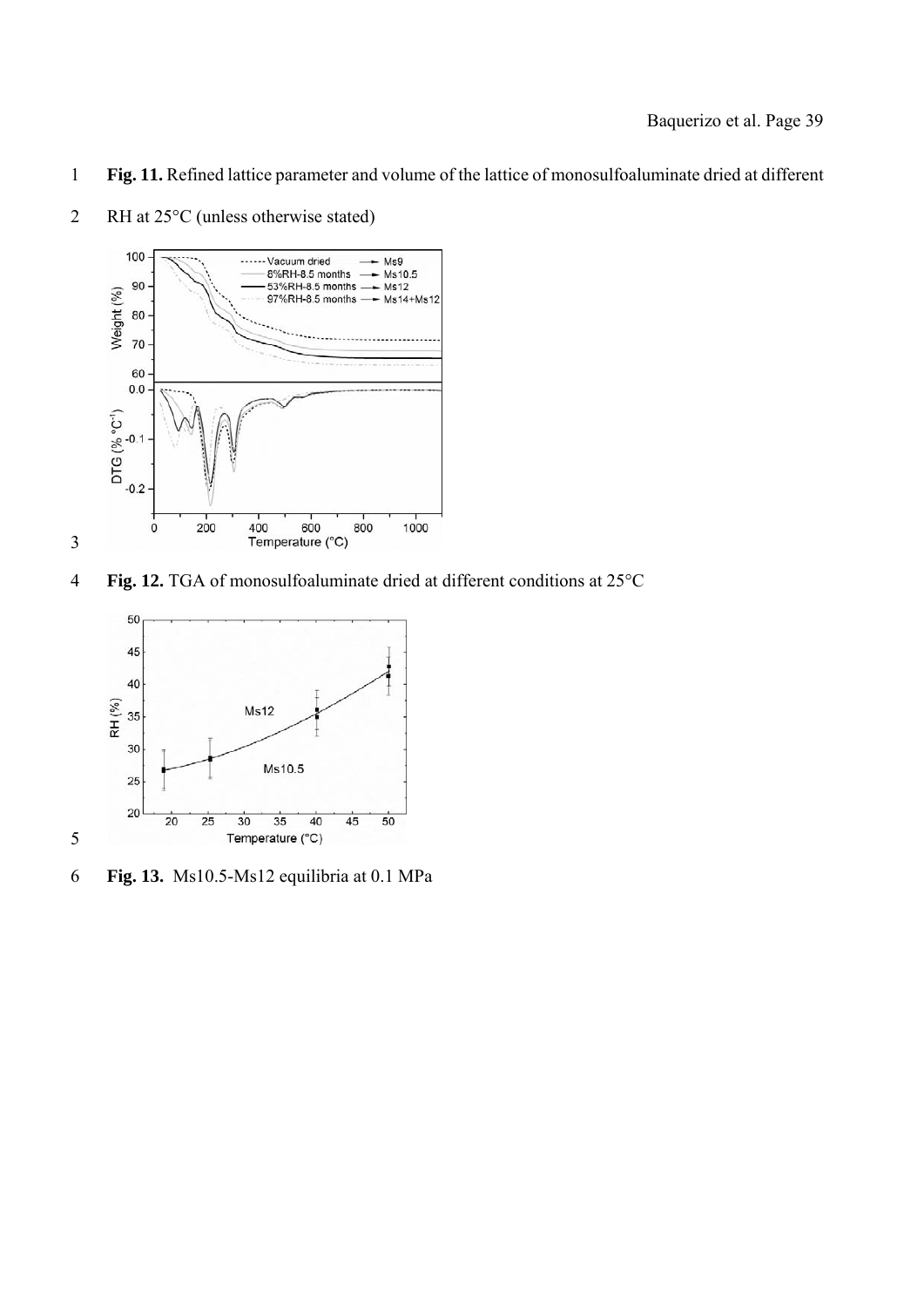

**Fig. 14.** Van't Hoff plot for Ms10.5-Ms12 equilibria. The dashed lines represent the 95% prediction





**Fig. 15.** Sorption isotherm of monosulfoaluminate at 25 °C